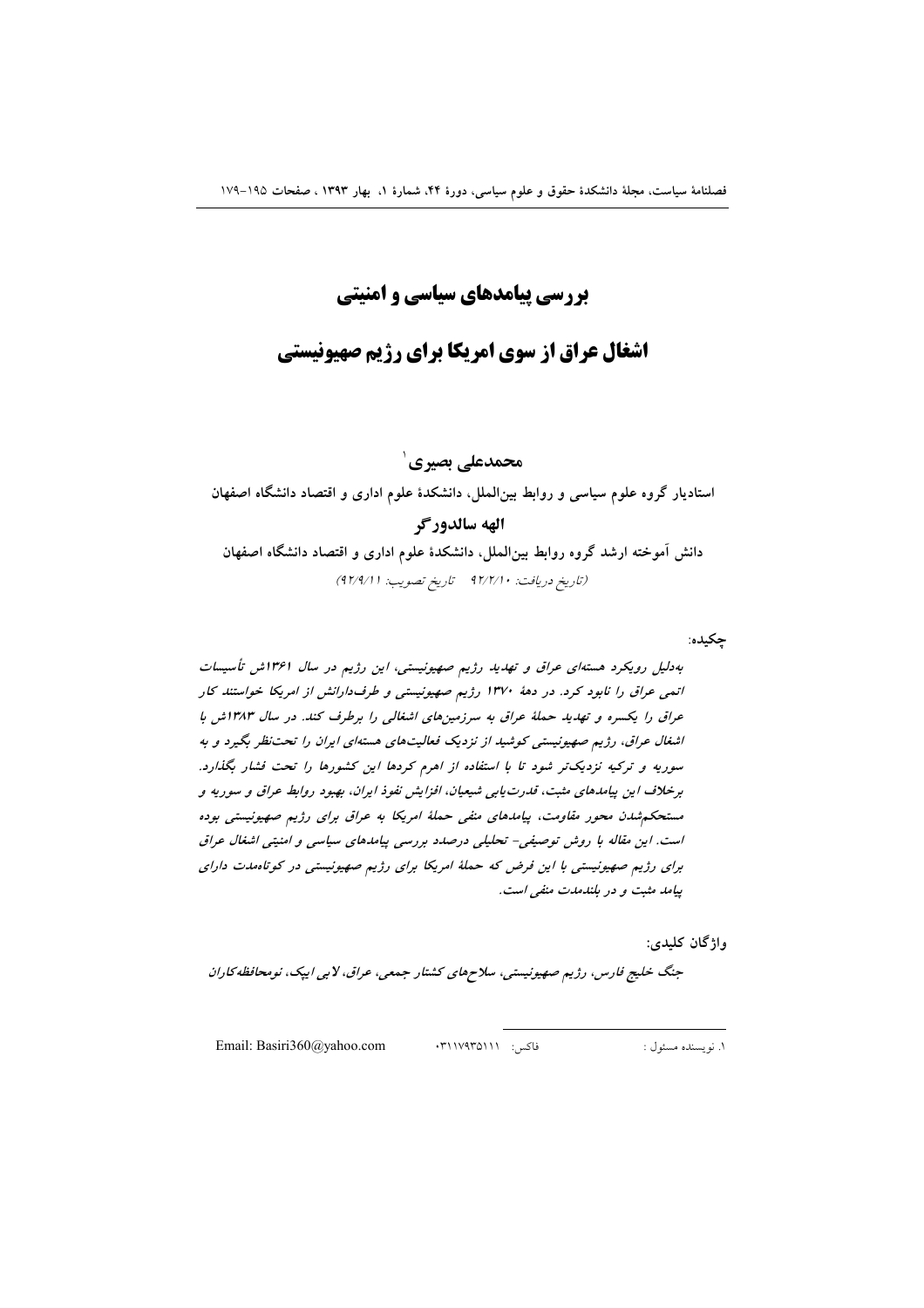#### ١.مقدمه

رژیم صهیونیستی و طرفداران آن در امریکا پس از جنگ خلیج فارس و حملات موشکی صدام به این رژیم، خواهان فتح عراق و نابودی آن از سوی امریکا شدند. سرانجام پس از حدود بیست سال با روی کارآمدن نومحافظهکاران و افراد عضو لابی صهیونیستی ایپک و وقوع حادثهٔ یازدهم سپتامبر، طرح حمله به عراق عملی شد. صهیونیستها از مشوقان اصلی امریکا در حمله به عراق بودند و از آن حمایت کردند.

پس از اشغال عراق، صهیونیستها به دنبال ایجاد جای یا در عراق هستند و میکوشند با دامنزدن به فتنههای مذهبی و فرقهای از ظهور عراق قدرتمند جلوگیری کنند. با حملهٔ امریکا به عراق، رژیم صهیونیستی از شر سلاحهای عراق آسوده شد، اما افزایش نفوذ ایران و سوریه در عراق در درازمدت به ضرر این رژیم خواهد بود.

در این مقاله، نخست نقش رژیم صهیونیستی و عوامل آن در حملهٔ امریکا به عراق و سپس توانایی تسلیحاتی عراق و سرانجام پیامدهای حمله امریکا به عراق برای رژیم صهیونیستی بررسے خواهد شد.

# ۲. رژیم صهیونیستی و حملهٔ امریکا به عراق در سال ۲۰۰۳م

صهیونیستها چه بهطور مستقیم از طریق مقامات بلند پایهٔ رژیم صهیونیستی و چه غیرمستقیم از طریق لابی و هوادارانشان، خاصه نئوکانها، دولت بوش را برای حمله به عراق تحت فشار قرار دادند. آنان با دستکاری اطلاعات، به دروغ مدعی شدند که عراق سلاح کشتار جمعی دار د .

## ١.٢. نقش سازمانهای اطلاعاتی و مقامات رژیم صهیونیستی در حمله به عراق

استفادهٔ عراق از سلاحهای غیرمتعارف در عملیات انفال در دههٔ ۱۹۸۰ علیه کردها و تهدید به استفاده از آن علیه رژیم صهیونیستی در جنگ ۱۹۹۱م، باعث افزایش احتمال وجود سلاحهای کشتار جمعی در عراق شد. باوجود کنترل تسلیحات عراق و بازرسی های انسکام (UNSCOM)، با اخراج بازرسان در سال ۱۹۹۸م «استراتژیستهای صهیونیست از باقی ماندن سلاحهای کشتار جمعي در عراق مطمئن بودند» ( Spyer, 2005:42). سازمانهاي اطلاعاتي رژيم صهيونيستي با در اختیار گذاردن اطلاعات خود مقدمات جنگ را فراهم کردند .در این باره شلموبرن ٌ، ژنرال بریگارد ارتش رژیم صهیونیستی و محقق ارشد تحقیقات تنگناهای عمدهٔ رژیم صهیونیستی،

2. Shlomo Bern

<sup>1.</sup> American Israel Public Affair Committee (AIPAC).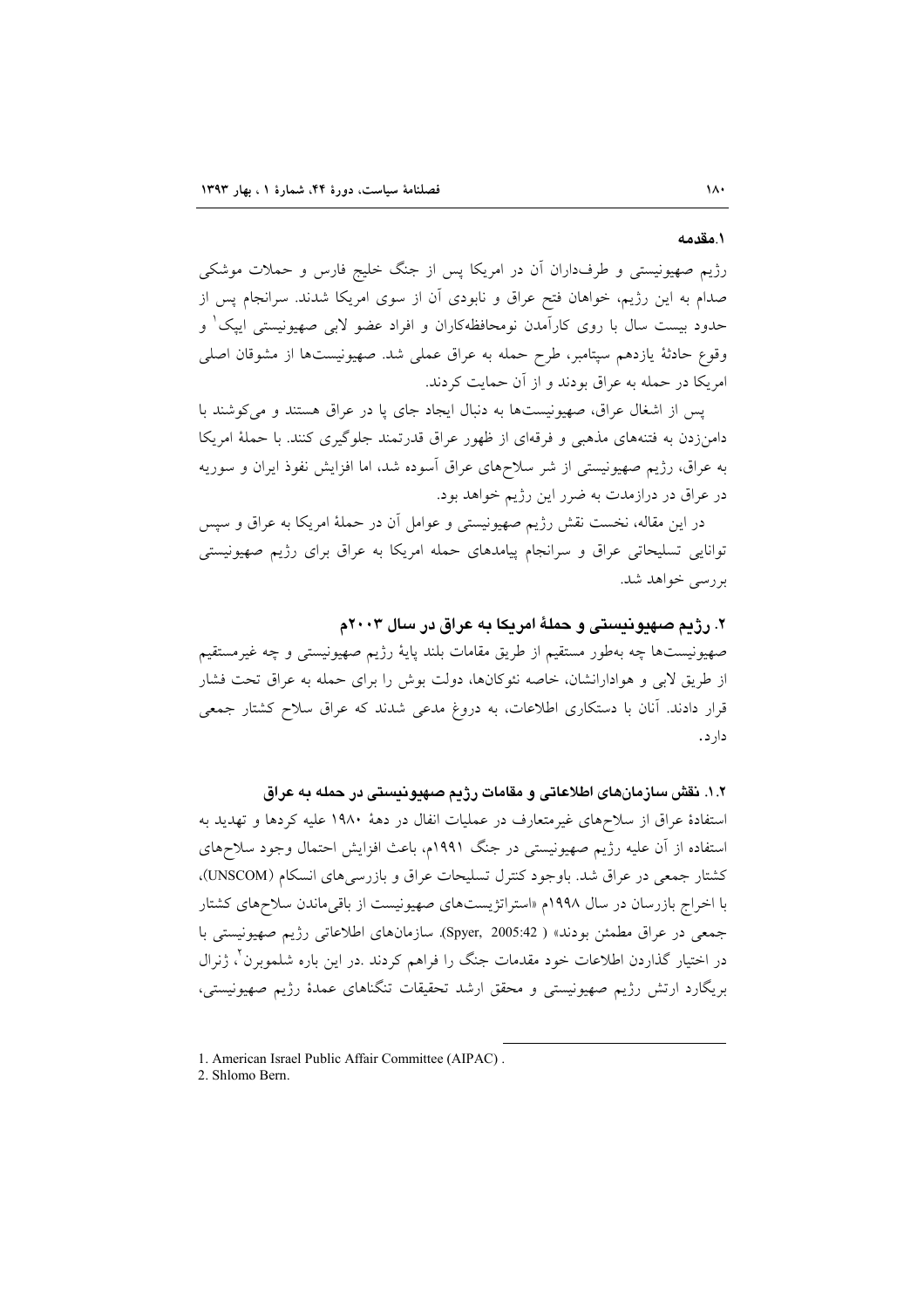گفت: «اطلاعات فراهمشده از سوی اسرائیل نقش مهمی را در حمایت امریکا و بریتانیا از جنگ داشته است» (Weber, 2010). همچنین صهیونیستها مدعی شدند که محمد عطا مهمترین عامل انتحاری عملیات یازدهم سپتامبر با یکی از ماموران اطلاعاتی عراق دیدار داشته است و «از آن به بعد داستانهای مربوط به شبکهٔ صدام- القاعده بر سر زبانها افتاد» (بورجگریه،۱۳۸۲، ص۴).

افزون بر سازمانهای اطلاعاتی رژیم صهیونیستی، حتی مقامات صهیونیست شخصاً وارد عمل شدند و امریکا را برای حمله به عراق تحت فشار گذاشتند. در سالگرد یازدهم سپتامبر، ایهود باراک، ٰ نخستوزیر سابق، و نتانیاهو ٔ در مقالاتی در روزنامههای امریکایی خواهان سرنگونی دولت عراق شدند. شش ماه پیش از حملهٔ امریکا به عراق، نتانیاهو در کمیتهٔ مجلس نمایندگان گفت: قبل از هرگونه اقدام علیه دولتهای یاغی، باید عراق اشغال شود و مردم اسرائیل باید مطمئن شوند که در امنیت هستند (Azizah,2011). آریل شارون ٌ، نخست وزیر رژیم صهیونیستی، اواخر ماه اوت نمایندهای را به امریکا فرستاد و از امریکاییها خواست که حمله به عراق را به تاخیر نیندازند (به نقل از Muralidharan, 2004: 4519). سه ماه پیش از آغاز جنگ، واشنگتن پست گزارش داد که وی «بزرگترین کمک امریکا به اسرائیل را سرنگونی صدام حسین» (Weber,2010) دانسته است.

رژیم صهیونیستی بنا به درخواست امریکا از مشارکت فعال در جنگ علیه عراق منع شده بود، زیرا در صورت ورود رژیم صهیونیستی به جنگ، هدف امریکا که حفظ امنیت رژیم صهیونیستی بود آشکار میشد؛ جنگ امریکا علیه تروریسم به جنگ اعراب و رژیم صهیونیستی دامن می(د و موجب اتحاد کشورهای عربی علیه آن و حمایت از عراق می شد.

۲.۲. نقش طرفداران رژیم صهیونیستی در امریکا در حمله به عراق ٠.٢.٢. لامي اميک یکی از مهمترین طرفداران و مشوقهای حمله امریکا به عراق، لابی صهیونیستی اپیک بود. لابی اپیک تا پیش از روی کارآمدن جرج بوش و نومحافظهکاران از راه غیرمستقیم به اعمال

نفوذ مي پرداخت، اما در اين زمان افراد عضو لابي مانند اليوت اّبرامز، جان بولتون ّ، داگلاس

- 1. Ehud Barak.
- 2. Benjamin "Bibi" Netanyahu.
- 3. Ariel Sharon.
- 4. John Bolton.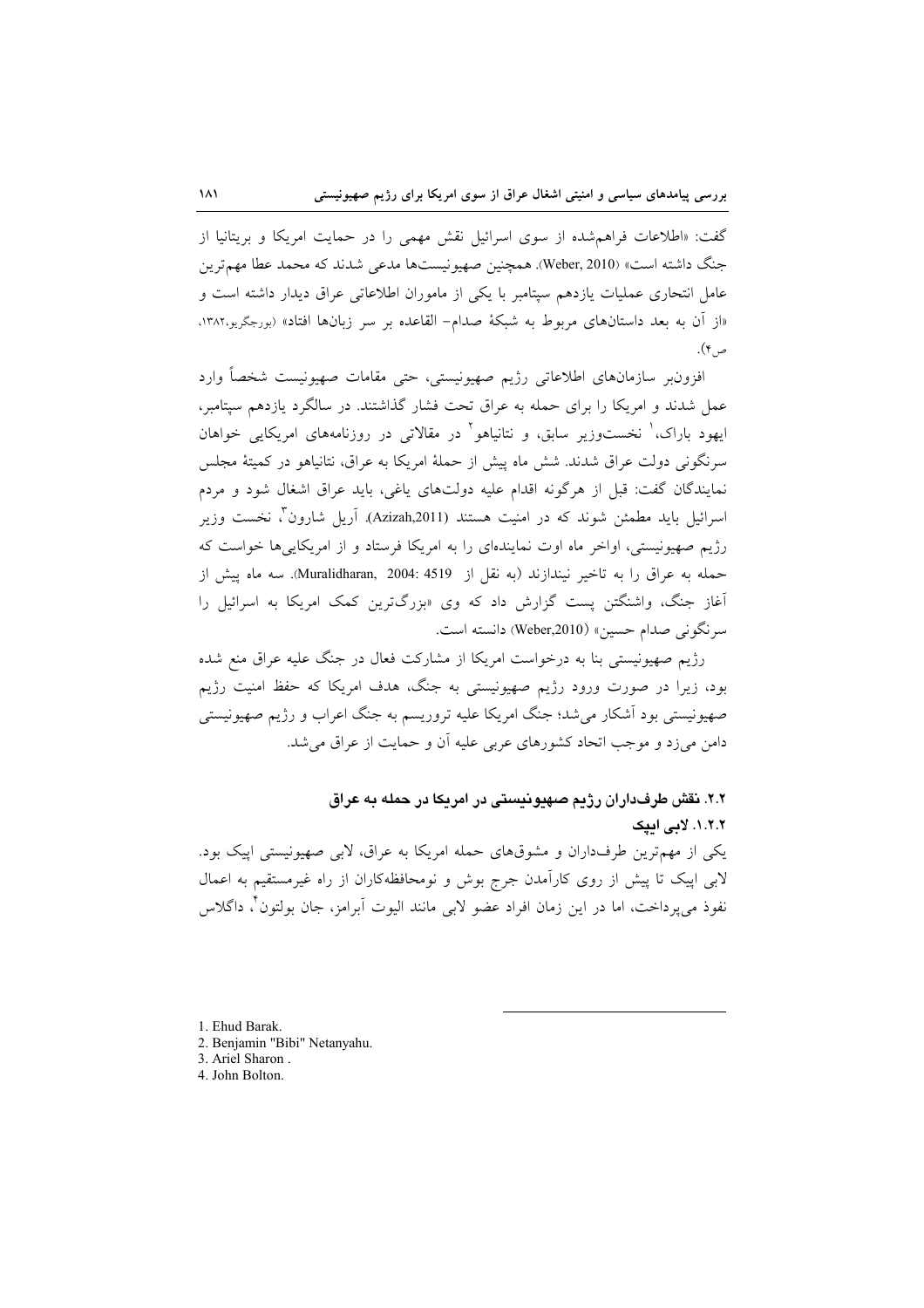فيث'، اسكوتر ليبي'، ريجارد يرل''، يل ولفوويتز'' و ديويد ورمسر ° (ميرشايمر و والت ١٣٨۶، ص٥٨) بهطور مستقیم وارد عرصهٔ سیاست شدند که طرفداران اصلی جنگ علیه عراق بودند. لابی برای کشاندن پای امریکا به جنگ با عراق اقدامات زیر را انجام داد:

الف) دستکاری اطلاعات دربارهٔ سلاحهای عراق.

ب) زیر سؤال بردن توانایی سازمانهای اطلاعاتی امریکا و ایجاد گروه ارزیابی سیاستهای ضدتروریستی با هدف یافتن ارتباط میان القاعده و عراق (میرشایمر و والت،۱۳۸۶. ص ۵۰).

ج) تحت فشار قراردادن دولت امريكا. اييك از قدرت و نفوذ خود براي آغاز جنگ استفاده کرد؛ بهگونهای که می توان دلیل اصلی ورود امریکا به جنگ را فشار جامعهٔ یهود و رهبران اَن (به نقل از پایپر، ١٣٨٧:٣٣) دانست. در پاییز سال ٢٠٠٣م، با فشار نمایندگان ایپک بودجهٔ اضافی جنگ تصویب شد (میر شایمر و والت،۱۳۸۸، ص۲۹۱).

### ۲.۳.۲. نقش نومحافظهکاران در حمله به عراق

نومحافظه کاران طرفداران و حامیان پرشور سیاستهای رژیم صهیونیستی هستند و در تلاش اند تا حمایت امریکا را از رژیم صهیونیستی افزایش دهند. حمایت از رژیم صهیونیستی «اصل کلیدی نومحافظهکاران» است (میرشایمرووالت، ۱۳۸۸، ص۱۶۲). همچنین با لابی اپیک و سازمانهای طرفدار رژیم صهیونیستی رابطهٔ بسیار خوبی دارند. از سال ۱۹۹۴م نتانیاهو و حزب ليكود در ميان نومحافظهكاران كنگره نفوذ كردند (Haddle:1996:99) و اين نفوذ تا به امروز ادامه یافته و آنقدر عمیق شده که«دیگر تفاوت میان آن دو [نومحافظهکاران و لیکودیها] کاری غیرممکن است» (ابوشقرا: ۱۳۸۳، ص۶۹). گفتنی است، نومحافظهکاران به لیکودیهای واشنگتن معروف شدند.

نومحافظه كاران حتى قبل از دههٔ ١٩٩٠م از حمله به عراق حمايت كرده بودند و اين را «به نفع یکسان امریکا و اسرائیل» میدانستند (میرشایمر و والت،۱۳۸۸، ص۲۸۹). در ۱۹۹۱م با فتح نشدن بغداد، نومحافظهکاران ناراحت شدند و طرح حمله را در سال ۱۹۹۶م برای نتانیاهو فرستادند و از وی خواستند با حمله به مواضع حزبالله لبنان و نیروهای نظامی سوریه در لبنان، پای ایران و حزبالله را وسط بکشاند و از این راه سوریه را تضعیف کند. برای این کار، نخست باید صدام حسین از قدرت برکنار و یکی از اعضای خانوادهٔ هاشمیاردن بر عراق

- 1. Douglas J. Feith.
- 2. Scooter Libby.
- 3. Richard Pearle. 4. Paul Wolfowitz.
- 5. David Wurmser.
-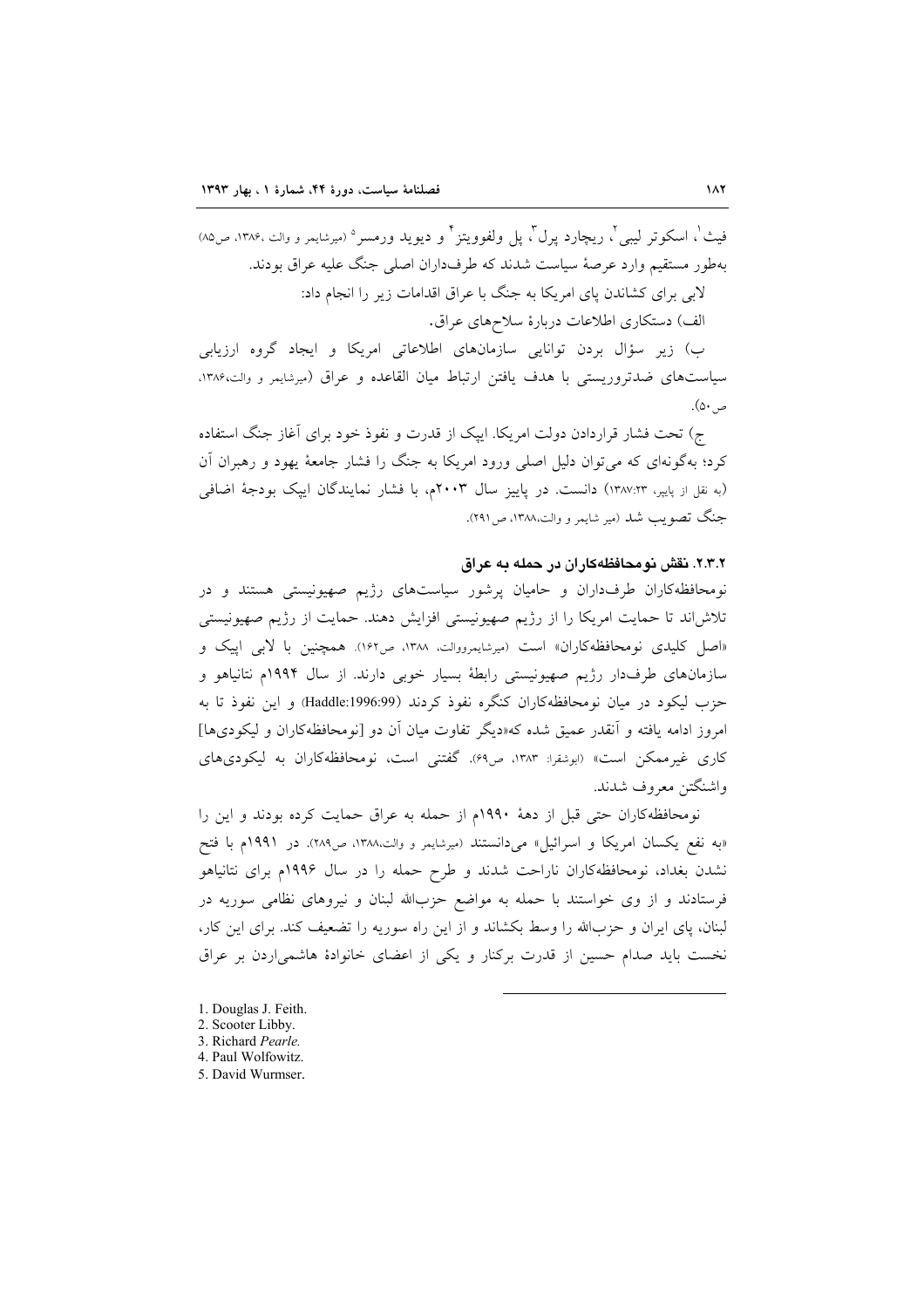حاکم شود (حالدی، ۱۳۸۵، ص۷۶٫۷۵). با اجرانشدن طرح، اَن را طی دو نامه در سال@ای ۱۹۹۷ و ۱۹۹۸م به کلینتون دادند که زیر بار نرفت. با روی کار آمدن جرج بوش و قدرتLیابی محافظهکاران و وقوع حادثهٔ یازدهم سپتامبر «فرصتی طلایی» بهدست آمد تا طرح حمله به عراق عملی شود. در پانزدهم سپتامبر طرح حمله به عراق با بوش در میان گذاشته شد (میرشایمر و والت، ۱۳۸۶، ص۱۴۸.

از دید نئوکانها، حمله به عراق و ایجاد دموکراسی در آن اولین گام در ایجاد نظم جدید در خاورمیانه بود و باعث ایجاد دموکراسی در دیگر کشورهای خاورمیانه می شد. در نتیجه کشورهای منطقه دست از حمایت از تروریسم برمیدارند و درگیری میان فلسطینیها و رژیم صهيونيستي از ميان خواهد رفت (اورست،١٣٨٥، ص٢٢٩و٢٢٨).

## ۳. تقابل عراق و رژيم صهيونيستي با يکديگر

عراق و رژیم صهیونیستی دوبار با یکدیگر درگیر شدند؛ یکی در ۱۹۸۱م که رژیم صهیونیستی به نیروگاه اتمی اوسیراک عراق حمله کرد و دوم در ۱۹۹۱م در جریان جنگ خلیج فارس که عراق رژیم صهیونیستی را هدف حمله موشکی قرار داد.

#### ۰.۳. حمله په اوستراک

عراق در صدد ایجاد یک نیروگاه برق هستهای بود، اما صهیونیستها میترسیدند که هدف اصلی ایجاد تسلیحات اتمی و حمله به رژیم صهیونیستی باشد، زیرا عراق بارها رژیم صهیونیستی را تهدید کرده بود . صدام در ۱۹۷۵م در گفتگو با یک روزنامهنگار لبنانی گفته بود تلاشش برای ساخت رآکتور درواقع قسمتی از «اولین تلاش عربی برای دستیابی به سلاح اتمی» است (میلرو میلروی، ۱۳۷۰، ص۲۶۶). رژیم صهیونیستی تهدیدات اتمی صدام را «تهدیدی برای امنیت و موجودیت خود» (موسسهٔ الارض، ۱۳۶۳، ص ۲۸۴) تلقی می کرد. با توجه به بی باکی صدام در کاربرد سلاحهای کشتار جمعی، شیمیایی و میکروبی، اجرایی کردن چنین تهدیدی دور از ذهن نبو د.

از ۱۹۷۵م، مناخین بگین ٰ (نخستوزیر وقت) نسبت به ساخت بمب اتم و جلوگیری عراق از دستیابی به انرژی اتمی هشدار داده بود. رژیم صهیونیستی تلاش کرد فرانسه را از فروش نیروگاه و تجهیزات به عراق منع کند، ولی به نتیجهای نرسید. در هفتم ژوئن ۱۹۸۱، رژیم صهیونیستی با چند فروند هواپیما به اوسیراک (مقر نیروگاه) حمله و آنجا را با خاک یکسان کرد (میلر و میلروی،۱۳۷۰ ، ص۲۶۴). این عملیات دستاوردهای گوناگونی برای رژیم صهیونیستی

1. Menachem Begin.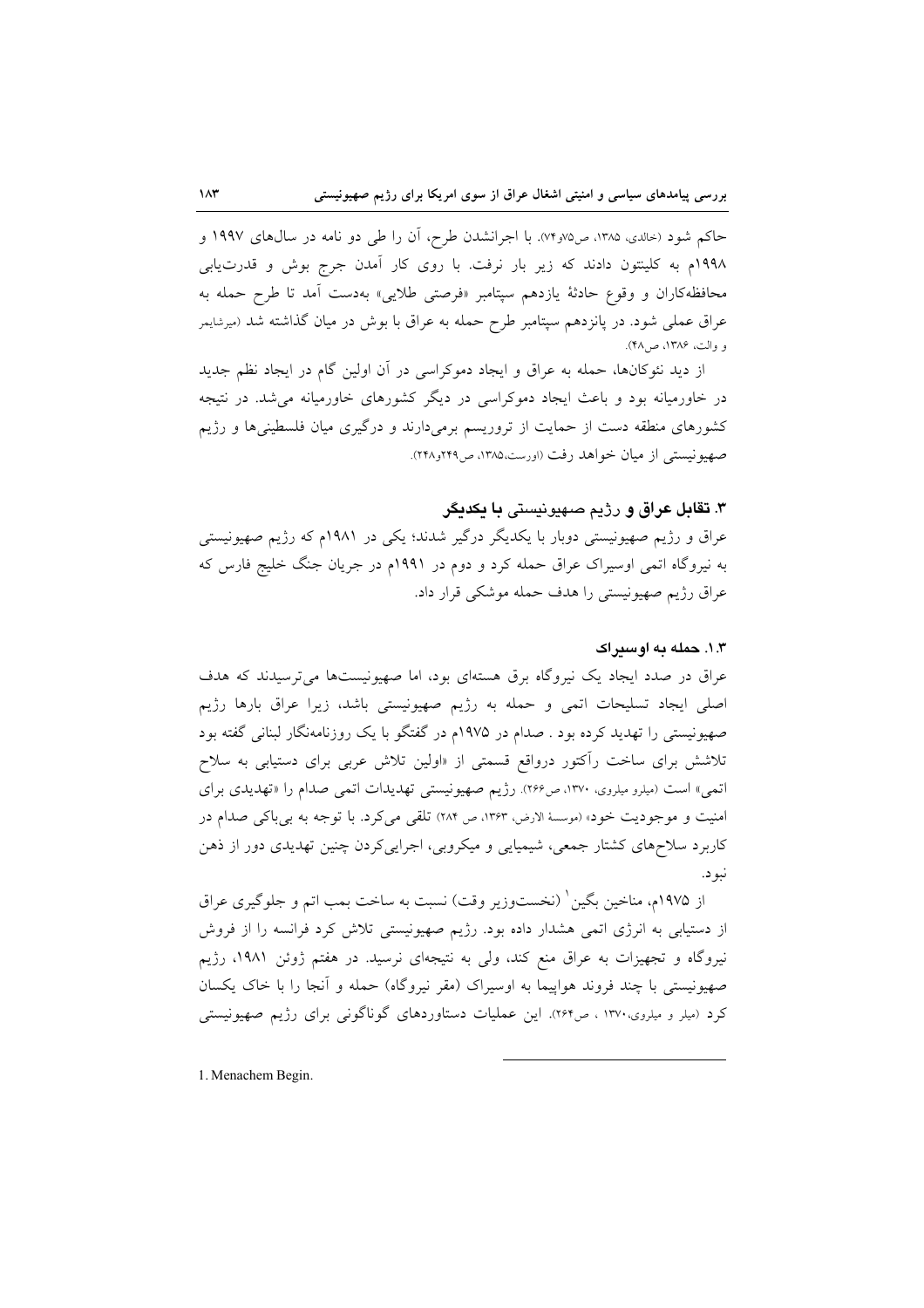داشت از جمله: متلاشی شدن دقیق هدف، انحصار اتمی در خاورمیانه برای رژیم صهیونیستی، تضمین امنیت این رژیم، ایجاد جو رعب و وحشت برای دیگر بلندپروازان در خاورمیانه، امتیاز براي رژيم صهيونيستي در مذاكرات صلح، و بهتعويق افتادن برنامهٔ اتمي عراق.

## ٢.٣. جنگ خليج فارس

روز دوم اوت ۱۹۹۰، عراق به کویت حمله و آن را اشغال کرد. زمانی که تلاش های بینالمللی برای راهحل سیاسی بهنتیجه نرسید و با توجه به تهدید عربستان و رژیم صهیونیستی، امریکا بر اساس قطعنامهٔ ۶۷۸ به عراق لشکر کشید (بلک ول. ۱۳۷۲، ص۴۹). با تصرف کامل کویت و بخشهای وسیعی از عراق، صدام مجبور به تخلیه کویت و پذیرش قطعنامههای شورای امنیت شد (طلوعی،۱۳۷۰، ص۲۲۶). طبق قطعنامهها، عراق متعهد به خودداری از تجهیز و استفاده از سلاحهای شیمیایی و بیولوژیک، خودداری از توسل به برخی اقدامات چون ترور و تروریسم هستهای، شیمیایی و بیولوژیک شد (خالوزاده ۱۳۷۵، ص۸۴).

روز دوم آوریل ۱۹۹۰، صدام رژیم صهیونیستی را به استفاده از سلاح شیمیایی تهدید کرد. وی در ملاقات با هیئتی از سناتورهای امریکا (کورن ۱۳۷۹، ص۳۶و۳۵). کنفرانس سران عرب (بارام،۱۳۷۵، ص۳۷) و خطاب به هیئتهای کنفدراسیون کارگری عرب که در بغداد گرد آمده بودند، تهدید خود را تکرار کرد.

صدام زمانی که دید حملهٔ امریکا در شرف وقوع است، برای جلوگیری از آن تهدید کرد که به مراکز جمعیتی عربستان سعودی و رژیم صهیونیستی حمله خواهد کرد یا تروریستها را به استفاده از عوامل شیمیایی و بیولوژیک در مراکز جمعیتی اروپا و امریکا هدایت خواهد نمود (کورن،١٣٧٩، ص ١٠۶ و ١١٥). صدام تهديد خود را عملي نمود و در طول جنگ خليج فارس ٣٨ فروند موشک اسکاد را به سرزمینهای اشغالی پرتاب کرد (کاتز،۱۳۷۵، ص۶۱۱). گرچه این موشکها تلفات جانی و مالی چندانی نداشت، اما جو رعب و وحشت رژیم صهیونیستی را فر اگر فته بو د ( اَریان و کورن ۱۳۷۶، ص۲۲۸و۲۲۷).

رژیم صهیونیستی در صدد پاسخ متقابل به عراق بود، اما امریکا با ورود أن به جنگ مخالفت ورزيد، زيرا در اين صورت حلقهٔ ائتلاف اعراب عليه صدام مي گسست (سالينجر و لوران.۱۳۷۰، ص۱۲۶)، صدام به هدفش که درگیرکردن رژیم صهیونیستمی و نشاندادن جنگطلبی این رژیم بود میرسید، درگیری عرب با عرب به جنگ اعراب با رژیم صهیونیستی تغییر شکل می،داد، وجهه و نفوذ صدام در میان اعراب افزایش می،یافت و به قهرمان پانءربیسم تبدیل می شد؛ بنابراین رژیم صهیونیستی در برابر حملات عراق خویشتنداری نشان داد. امریکا رژیم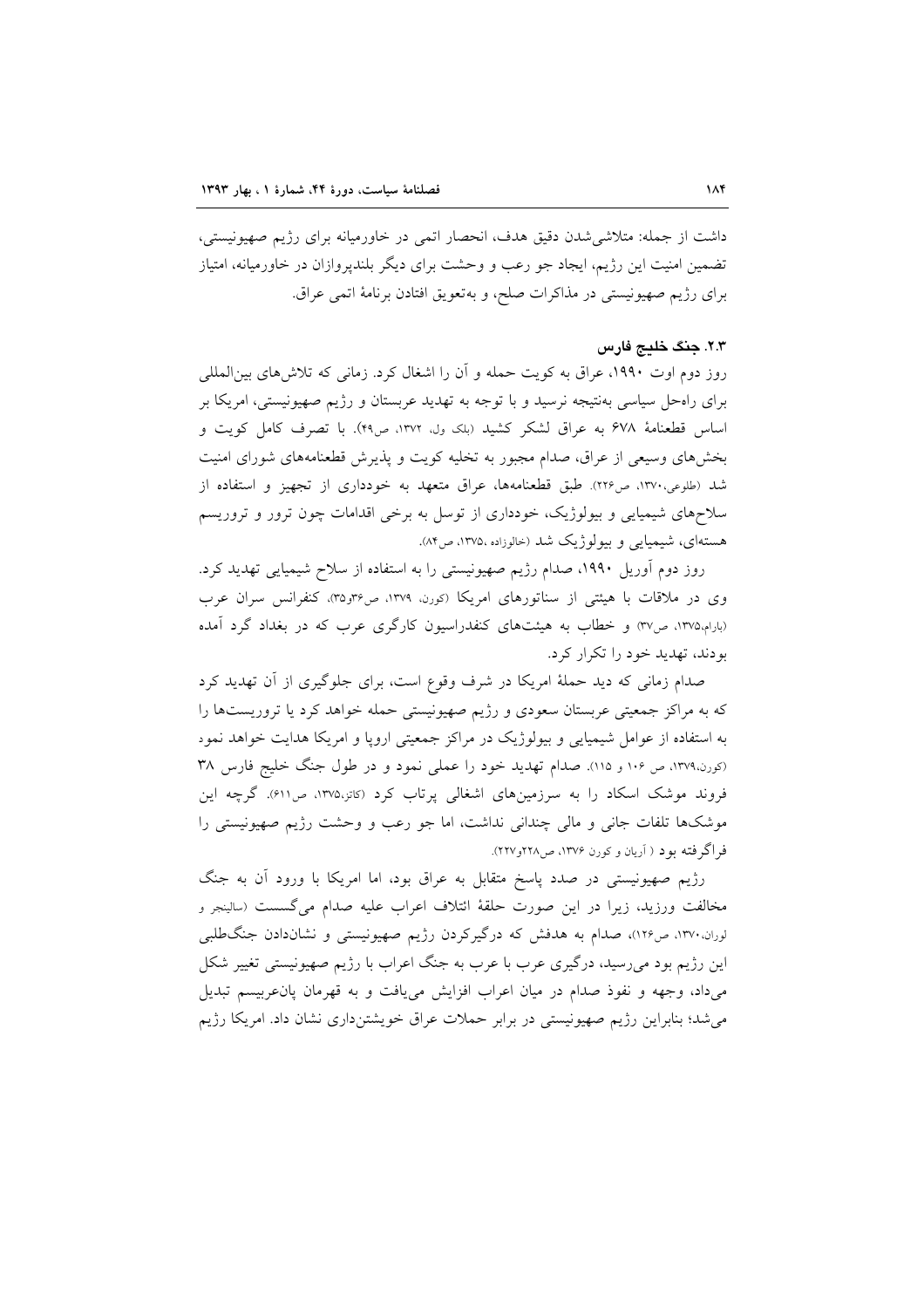صدام را نابود نکرد، ولی ضعیف ساخت و برای نابودی سلاحهای آن، سیستم بازرسیهای سازمان ملل را ایجاد نمود.

## ۴. سلاحهای کشتار جمعی عراق

همان طور که میدانیم امریکا و انگلیس علت حملهٔ سال ۲۰۰۳م به عراق را وجود سلاحهای کشتار جمعی در این کشور بیان کردند. با توجه به بعد مسافت، عراق توان بهکارگیری این سلاحها را علیه این دو کشور نداشت، اما میتوانست از آنها علیه رژیم صهیونیستی استفاده کند. سلاحهای صدام از ۱۹۹۰م، پس از حمله به کویت، بهدلیل ترس از ماجراجوییهای تازهٔ وی علیه رژیم صهیونیستی، خطرناک تلقی شد. از دید امریکا و سازمان ملل تا زمانی که این سلاحها عليه ايرانيها و كردها بهكار گرفته مي شدند، هيچ خطري نداشتند.

سلاح اتمی. بازرسیهای سازمان انرژی اتمی از سال ۱۹۹۱ تا ۱۹۹۷م نشان داد که عراق بمب اتمی و مواد شکافتپذیر نداشته، ولی مخفیانه درپی دستیابی به آن بوده است (ALMarshal,2007). باوجود حملة رژيم صهيونيستي در سال ١٩٨٢م به نيروكاه اوسيراك، ١٢/٣ کیلوگرم اورانیوم با غنای ۹۳درصد در عراق باقی مانده بود (Leventhal,1990:30). با توجه به تهدیدات صدام در دههٔ ۱۹۸۰ که ادعا کرد یک «بمب عرب» به نفع کل جهان عرب است (AL-Marshal: 2007) و دانشمندان هستهای کشور را بخشی از مبارزه با دشمنان عراق (Colvin,2000) معرفی کرد، وجود این میزان اندک از اورانیوم غنی شده باعث نگرانی مقامات غربی شده بود که مبادا عراق با کسب اورانیوم بیشتر به تولید بمب اتم بپردازد.

پس از جنگ خلیج فارس، عراق دانشمندان و تجهیزات تولید سلاح خود را حفظ، و برنامهٔ احیای غنی $\omega$ ازی و ایجاد تأسیسات لازم را در سال $s$ ای ۲۰۰۰ و ۲۰۰۱م دوباره آغاز کرد، اما به پیشرفت قابل توجهی نرسید (به نقل از احمدی،۱۳۸۳). بنابراین صدام هرگاه اراده می کرد میتوانست دوباره برنامهٔ غنیسازی و تولید سلاح اتمیرا ازسر گیرد.

سلاح شیمیایی. عراق سلاح شیمیایی را در ۱۹۸۸–۱۹۸۳م علیه نیروهای ایرانی و در ١٩٨٨– ١٩٨٧م عليه كردها استفاده كرد (وان برونين سن،١٣٨٧، ص٥۴). براساس گزارش هاى ديويد کی ْ، مشاور ویژهٔ رئیس سازمان سیا در گروه بررسی عراق بعد از جنگ خلیجفارس، صدام در دههٔ ۱۹۹۰ به دلیل ترس از بازرسان و نبود امکان نگهداری طولانی مواد شیمیایی، سلاحهای شیمیایی را نابود ساخت، اما قابلیتهای خود را حفظ کرد و دانشمندان شیمیایی را در یروژههای تولید دارو بهکار گرفت تا در موقع لزوم سریعاً دست به کار تولید سلاح شوند. در سال ۲۰۰۲م نیز پژوهشهای جدید در این زمینه آغاز کرد و احتمالاً میتوانست تا سال ۲۰۰۳م

1. Kay David.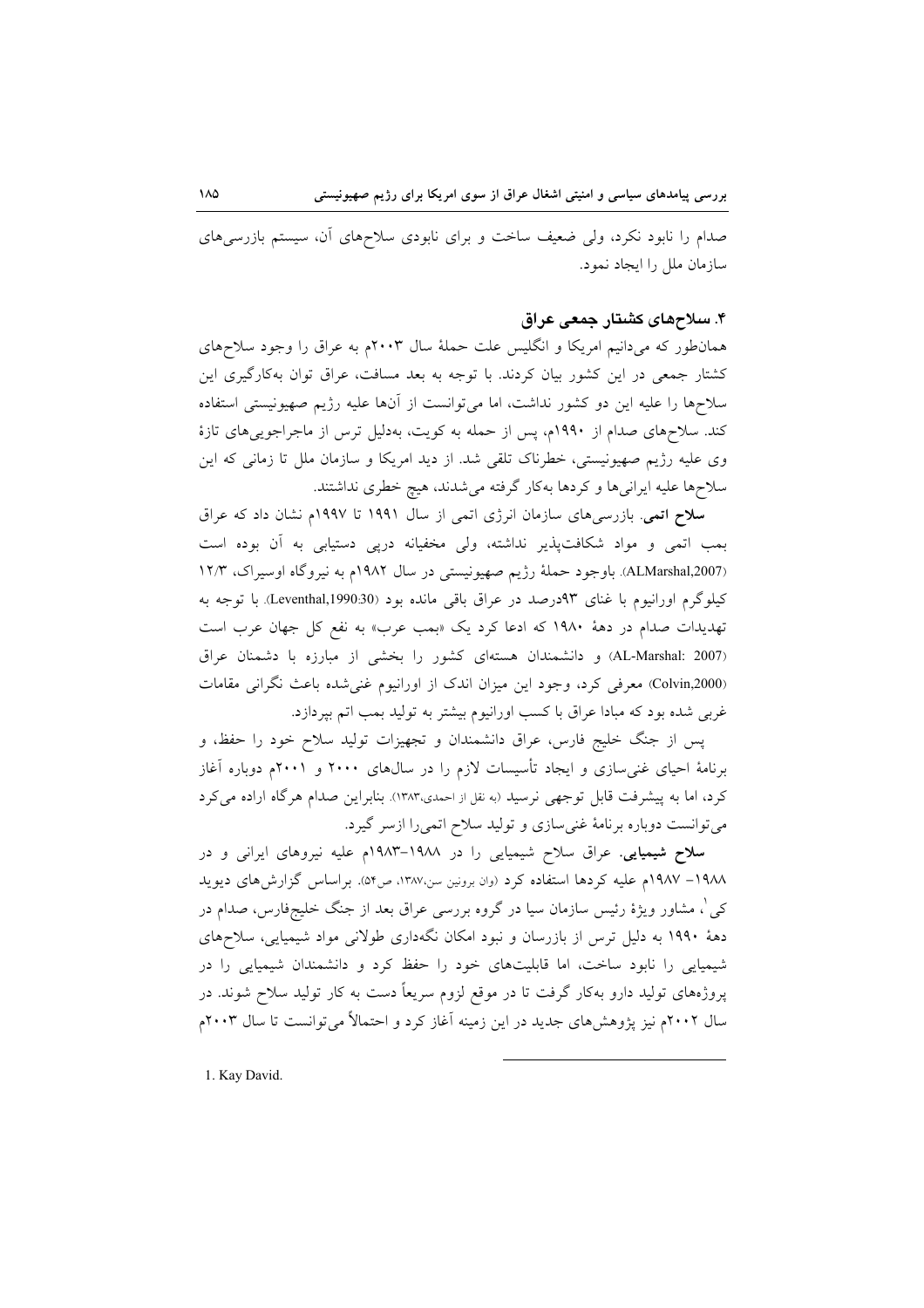سلاحهای جدیدی تولید کند (احمدی، ۱۳۸۳).

**سلاح میکروبی**. عراق در سال های میان<sub>ی</sub> دههٔ ۱۹۷۰ تولید سلاحهای میکروبی را آغاز کرد (شوکراس،۱۳۸۵، ص۲۰). طبق گزارش دیوید کی، از ۱۹۹۶م برنامه و فعالیتهای میکروبی در بخشهای مختلف پراکنده، و مانند توانایی شیمیایی و اتمی این توانایی هم حفظ شد تا در موقع لزوم بهکار گرفته شود. همچنین دانشجویان زیادی برای تحصیل در مقاطع کارشناسی ارشد و دکتری رشتهٔ زیستشناسی به خارج اعزام شدند (احمدی، ۱۳۸۳).

موشکها. موشکهای عراق موشک دستکاری شده اسکاد روسی اند که دقت زیادی در اصابت به هدف ندارند، اما همواره نگرانی تجهیز آنها به کلاهکهای شیمیایی، اتمی و یا میکروبی وجود داشت. در طول جنگ خلیجفارس همواره ترس از حمله شیمیایی و میکروبی عراق بر رژیم صهیونیستی سایه افکنده بود.

یس از جنگ خلیجفارس، طبق قطعنامهٔ ۶۸۷، عراق از تولید موشک با برد بیش از ۱۵۰ کیلومتر منع و مجبور شد که موشکهای تولیدی خود را نابود کند تا مبادا موشکهایی بسازد که رژیم صهیونیستی را هدف قرار دهد. اما عراق که سابقهٔ طولانی در زیرپا گذاشتن معاهدات بین|لمللی داشت، این قطعنامه را ظاهراً پذیرفت، ولی به آن عمل نکرد. آنچه از اظهارات دیوید کی برمی آید، عراق بیش از همه در زمینهٔ ادامهٔ تولید موشکهای ممنوعه فعال بوده است (احمدي، ١٣٨٣).

# ۵. رژیم صه**یونیستی و کردها**

استراتژی رژیم صهیونیستی همواره حمایت از ملیتهای بدون دولت است، تا به این وسیله زمینهٔ شکل گیری دولتهای جدیدی چون رژیم صهیونیستی را فراهم آورد و برای خود مشروعیت کسب کند. یکی از دلایل حمایت از ملیت کردی، تجزیهکردن دولتهای همسایه و ایجاد درگیریهای قومی است تا این کشورها ضعیف شوند و رژیم صهیونیستی یک متحد و همراه در منطقه بیابد. کردها نیز چون رژیم صهیونیستی در محاصرهٔ اعراب قرار گرفتهاند.

با توجه به سرشاربودن كردستان عراق از نفت و منابع معدنی (بلو، ١٣٧٩، ص٢) و موقعیت استراتژیک کردستان عراق که حلقهٔ پیوند کردستان ترکیه در شمال و شمال غرب و کردستان ایران در شرق و جنوب شرق می باشد (کندال و دیگران، ۱۳۷۲، ص۱۷۵)؛ اگر رژیم صهیونیستی بتواند بر کردستان عراق مسلط شود، از نفت ارزان و مطمئن برخوردار و خودبهخود بر کردستانهای ايران، تركيه و سوريه نيز مسلط خواهد شد.

روابط رژیم صهیونیستی و کردها از دههٔ ۱۹۶۰ آغاز شد. ملا مصطفی بارزانی (یکی از رهبران کرد) در مقابل گرایش صدام به بلوک شرق، به امریکا، ایران و رژیم صهیونیستی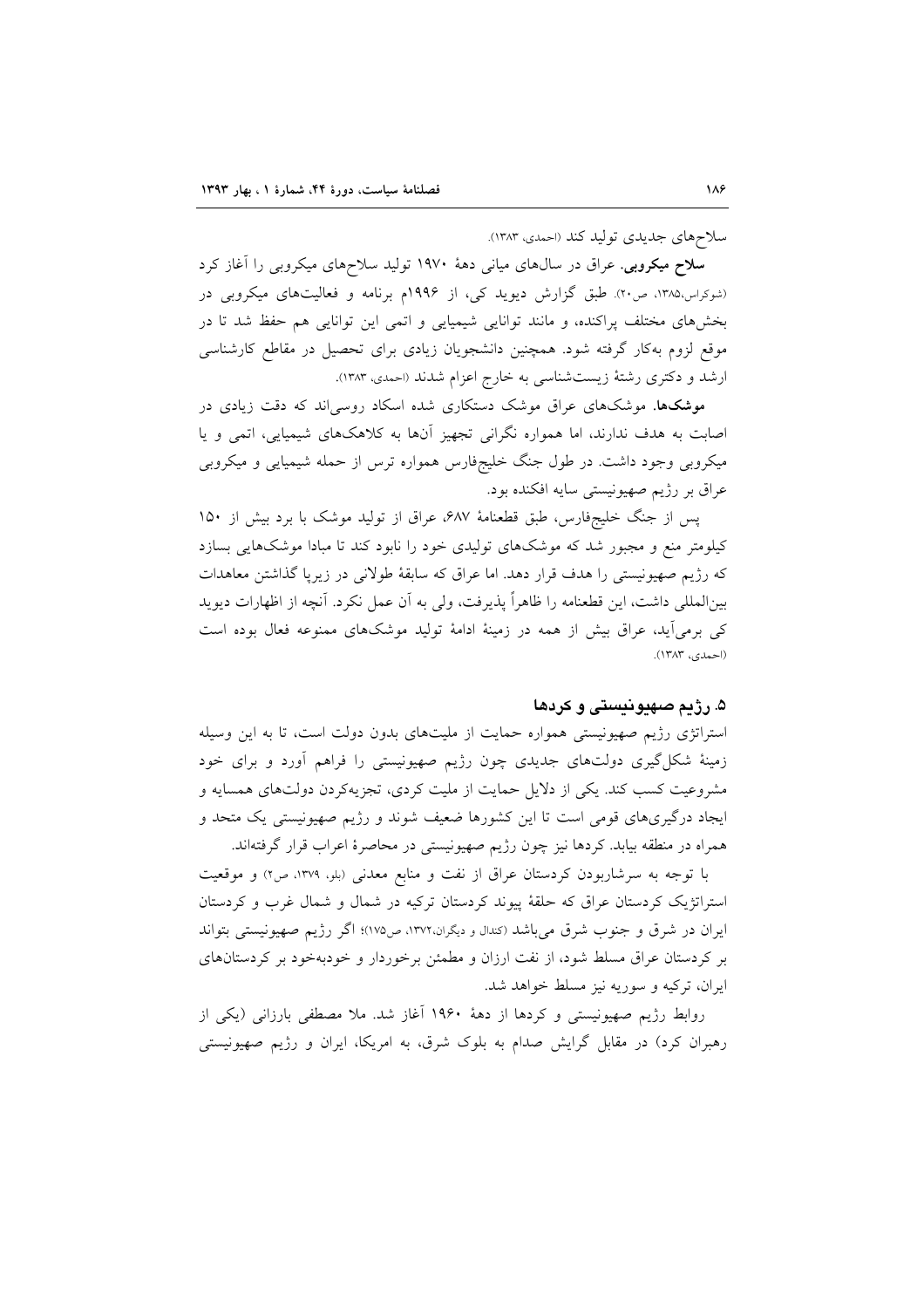رویآورد (بیگدلی،۱۳۶۸، ص۷۹). ایران و رژیم صهیونیستی براساس منافع مشترکی که در تضعیف عراق داشتند، به کردها روی خوش نشان دادند. محمدرضا شاه از ۱۹۶۱ تا ۱۹۷۵م به مدت ۱۴ سال از بارزانی در برابر عراق حمایت کرد (قانون.۳۰۳ ص۱۳۸۱) و به این ترتیب دو دشمن خود یعنی کردها و عراق را ضعیف کرد. در ۱۹۷۵م با امضای قرارداد الجزیره این حمایت پایان يافت.

روابط رژیم صهیونیستی و کردها را مناخیم بگین در سال ۱۹۸۰م علنی کرد. وی فاش کرد که طی سال های ۱۹۶۵ تا ۱۹۶۷م پول و اسلحه در اختیار کردهای عراق گذاشته و آنها را آموزش داده است (قهرمانپور،۱۳۸۶، ص۷۵). رژیم صهیونیستی بهوسیلهٔ روابط با ایران و ترکیه توانست عراق را از مداخله در مسائل اعراب و رژیم صهیونیستی بازدارد :Mamikonian, 2005) 389). با وقوع انقلاب در ايران، روابط رژيم صهيونيستي با كردها بهدليل نداشتن مرز مشترك كاهش يافت (Mamikonian,2005:399). با قتل عام كردها در سال١٩٩١م، لابي يهودي در سراسر جهان به فعالیت علیه دولت عراق پرداخت و رژیم صهیونیستی با کردها ابراز همدردی ک د (Minasian,2007).

در اواخر تابستان سال ۲۰۰۳م صهیونیستها به این نتیجه رسیدند که امریکا در عراق موفق نخواهد شد، پس به فعالیتهای اطلاعاتی و احیای روابط خود با کردها پرداختند (به نقل از قهرمانپور ۱۳۸۶. ص۷۷). صهیونیستها با هدف شکل گیری نگرش مثبت افکار عمومی و کاهش حساسیتهای داخلی کردها نفوذ خود در کردستان را با بهرهگیری از سرمایهگذاریهای محدود تجاری مالی (قاسمی، ۱۳۸۷، ص ۲۰) افزایش دادند. آنها کوشیدند با آموزش و تجهیز پیش مرگان کرد نیرویی هم وزن حزبالله در مجاورت ایران ایجاد کنند و با دایرکردن پایگاههای جاسوسی و شنود نزدیک مرزهای عراق، تحرکات و فعالیتهای هستهای ایران را تحتنظر بگیرند و بر اقدامات کشورهای ترکیه و سوریه نظارت کنند ( خسروی ، ۱۳۸۹، ص ۸ ).

رژیم صهیونیستی در عراق اهداف زیر را دنبال می کند:

– فراهمکردن زمینهٔ تجزیهٔ عراق با ایجاد جنگهای قومی و مذهبی و مشغولداشتن این کشور به مسائل داخلی بهگونهای که دیگر به عنوان یک رقیب و قدرت منطقهای در برابر رژیم صهیونیستی مطرح نباشد. – تبدیل عراق به یک پایگاه جاسوسی و نظامی منطقهای. – نفوذ اقتصادی در خاک عراق و فراهمکردن زمینهٔ نفوذ سیاسی به بهانهٔ بازسازی عراق. – دستیابی به آب (دجله و فرات)، نفت و بازسازی خط لولهٔ موصل–حیفا.

– خرید زمینهای عراق برای ایجاد عمق استراتژیک و گسترش ارضی.

– بمب گذاري در عراق و انحراف افكار عمومي از اقدامات رژيم صهيونيستي.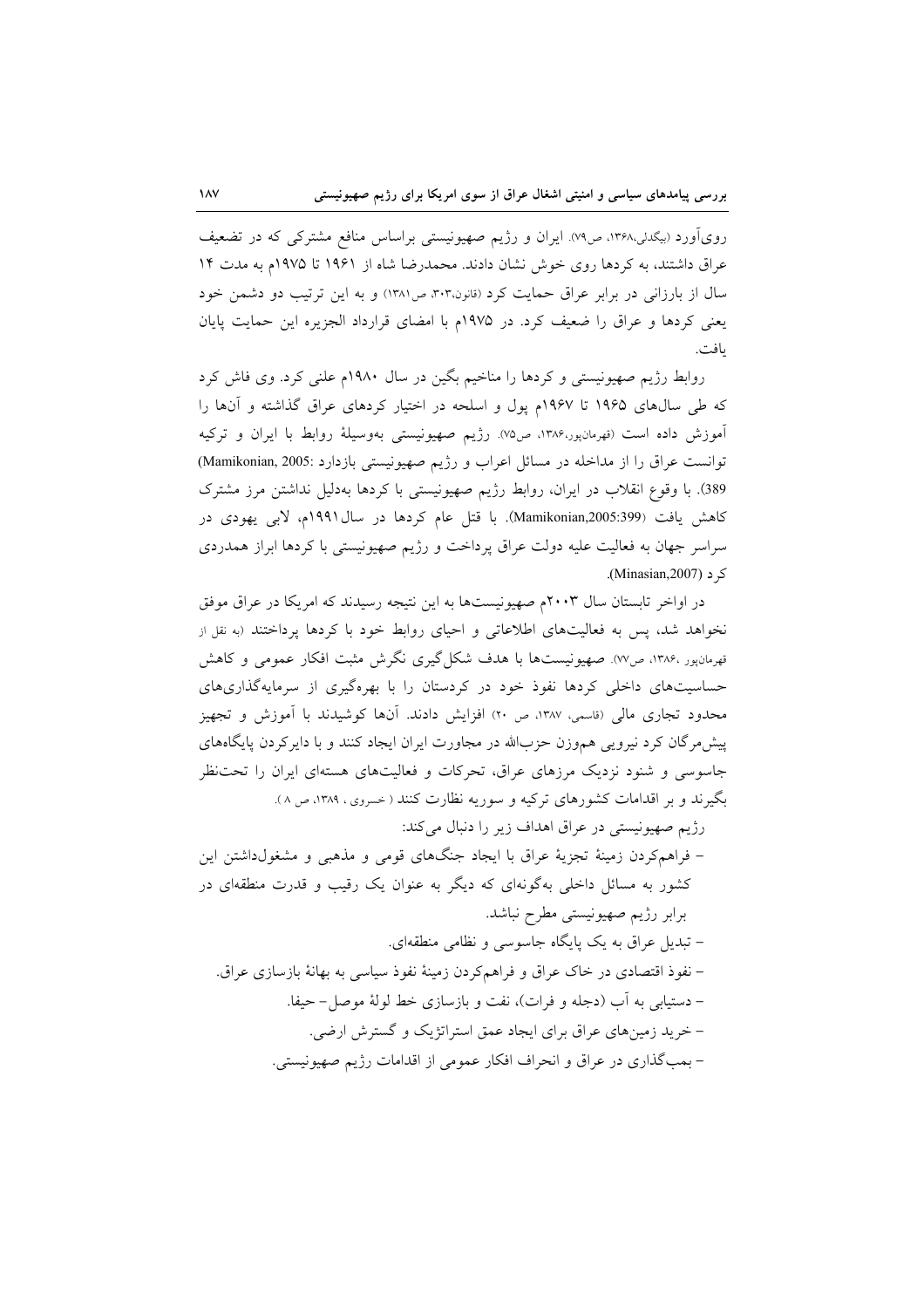## ۶. پیامدهای سیاسی و امنیتی اشغال عراق برای اسرائیل

با نابودی عراق یکی از تهدیدهای امنیتی رژیم صهیونیستی برطرف شد. عراق یکی از سرسختترین دولتهای منطقه در برابر رژیم صهیونیستی و مجهز به سلاح کشتار جمعی بود. عراق افزونبر مشارکت در جنگهای ۱۹۴۸، ۱۹۶۷ و ۱۹۷۳م، در سال ۲۰۰۰ نیروهای ارتش خود را به سمت مرزهای اردن روانه کرد و مدعی شد: «نه امنیت و نه ثبات برای اعراب وجود نخواهد داشت، مگر رژیم صهیونیستی از میان برداشته شود». در اکتبر ۲۰۰۰، صدام خطاب به رهبران عرب گفت: اگر نمی توانید به صهیونیسم پایان دهید، عراق به تنهایی می تواند Mylreie) 2000٪. تهديدهاي روزافزون صدام عليه رژيم صهيونيستي و نابود نكردن سلاحها، به حملهٔ امریکا به این کشور انجامید.

با حملهٔ امریکا به عراق جو رعب و وحشت در منطقه حاکم شد و کشورهای منطقه از ترس اینکه گزینهٔ بعدی باشند به درخواستهای امریکا جواب مثبت دادند؛ از جمله لیبی در ۲۰۰۳م برنامهٔ هستهای خود را بهطور کامل برچید (Spyer,2005:48)، اما از طرف دیگر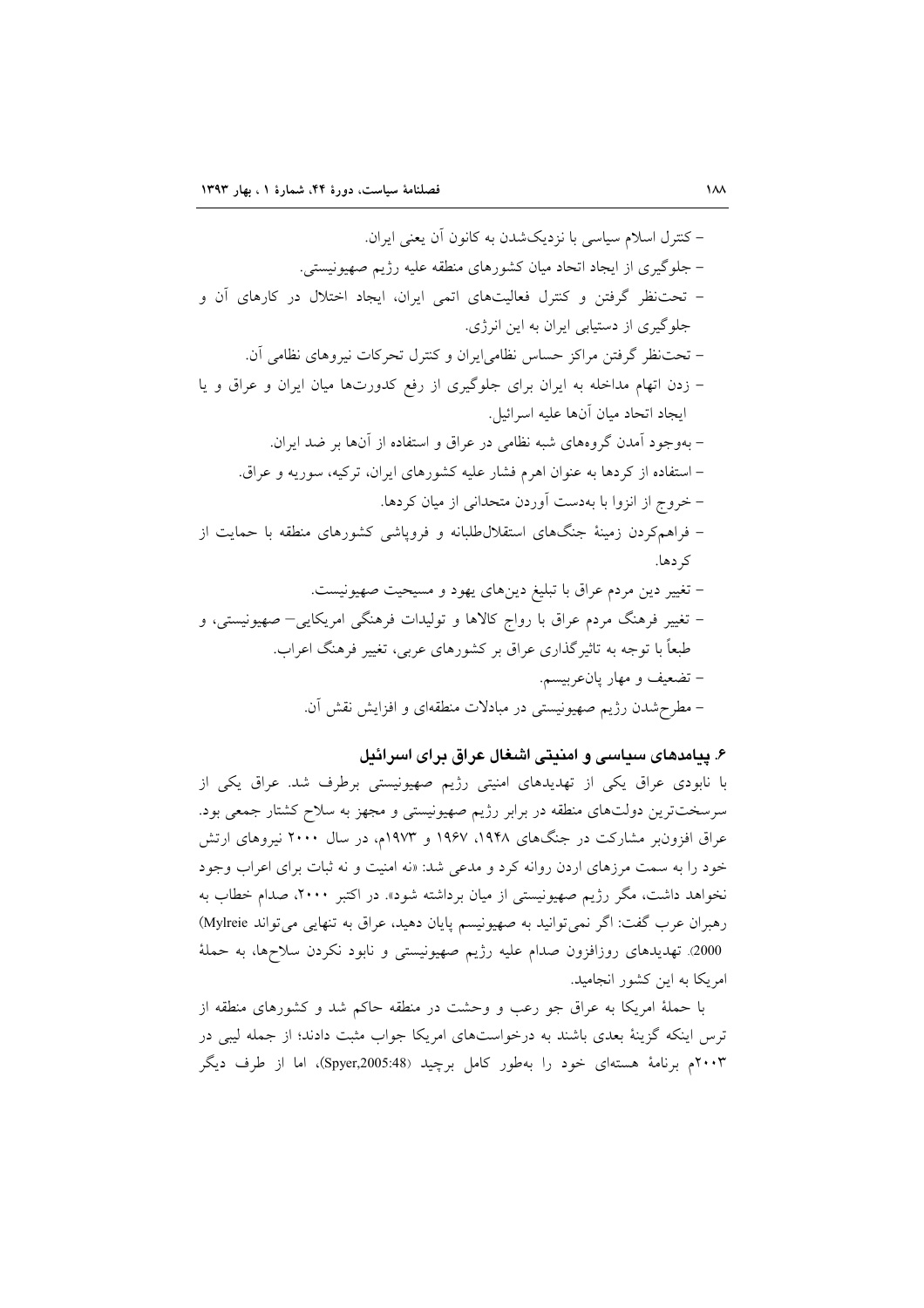کشورهای منطقه بهسوی دستیابی به سلاحهای هستهای حرکت کردند؛ با این استدلال که اگر عراق دارای سلاح اتمی بود، هرگز به این کشور حمله نمی شد.

امریکاییها گمان میکردند با حمله به عراق توجه از مسئله فلسطین به سوی عراق منحرف شده، رژیم صهیونیستی بهراحتی میتواند به سرکوب انتفاضه بپردازد (Haji-yousefi,2006:2003) و نزاع اعراب و رژیم صهیونیستی اهمیت استراتژیک خود را از دست میدهد (Luttwark, 2007). گرچه در آغاز سال ۲۰۰۳م رژیم صهیونیستی توانست به سرکوب هرچه شدیدتر انتفاضه بپردازد و رهبران فلسطینی مانند عبدالعزیز رنتیسی را ترور کند، اما نظرسنجی مؤسسهٔ زاگبی قبل از جنگ در سال ۲۰۰۳م نشان داد که باوجود اینکه مسئلهٔ عراق در مرکز توجه بین|لمللی و منطقهای است، مسئله فلسطین در رأس توجه افکار عمومی جهان عرب قرار دارد و ۷۲ درصد از مردم کشورهای مصر، عربستان، لبنان، مراکش، امارات متحدهٔ عربی و اردن این مسئله را مهمترین مسئلهٔ بینالمللی اعلام کردند .(Telhami, 2008: 5-8)

همچنین امریکاییها تصور میکردند که ایجاد یک دموکراسی در عراق، باعث بهوجود آمدن رژیمهای یکسان در منطقه، کاهش منافع متضاد و ایجاد صلح عمومی در خاورمیانه و یافتن یک راه حل برای اختلاف اعراب و رژیم صهیونیستی خواهد شد ,Enterline & Grieg 1076 :2005). اما برخلاف اين تصور، با حملة امريكا به عراق احساسات ضد امريكايي و ضد صهیونیستی در منطقه افزایش یافت و تمایل دولتهای منطقه به صلح با رژیم صهیونیستی کاهش پیدا کر د (Copson,2004:30).

دخالت امريكا در اين منطقه به پان عربيسم ضربهاي سنگين زد (Haji- yousefi, 2006: 2003). طبق براوردها این حمله موجب ایجاد شکاف میان کشورهای عربی شده & Khalaifat) Bashayreh, 2010: 325)، از اتحاد و یکپارچگی آنها علیه رژیم صهیونیستی می کاهد و روند ناسیونالیستی را که از سال ۱۹۲۰م در کشورهای عربی و ترکیه آغاز شد، به تکامل می<sub>ر</sub>ساند (Holliday, 2007:5). درنتيجه اذهان از دشمن اصلي (رژيم صهيونيستي) به اختلافات و دشمنیهای قومی و مذهبی منحرف خواهد شد. یکی از نمونههای بارز روند ناسیونالیستی، استقلالخواهی کردستان عراق است. کردهای عراق سرانجام به فدرالیزم راضی شدند، ولی در صورت فراهمبودن شرايط قطعاً خواهان استقلال خواهند بود.

افزون بر نتایج بالا، دو پیامد مهم اشغال عراق برای رژیم صهیونیستی، افزایش نفوذ ایران و سوریه در عراق است که به دلیل اهمیت موضوع، جداگانه به آنها پرداخته خواهد شد.

نفوذ سوریه در خاک عراق. سوریه با هجوم امریکا به عراق مخالفت کرد. نخست گمان می کرد که مردم عراق از رژیم بعثی عراق حمایت میکنند و نیروهای امریکایی به مرداب وارد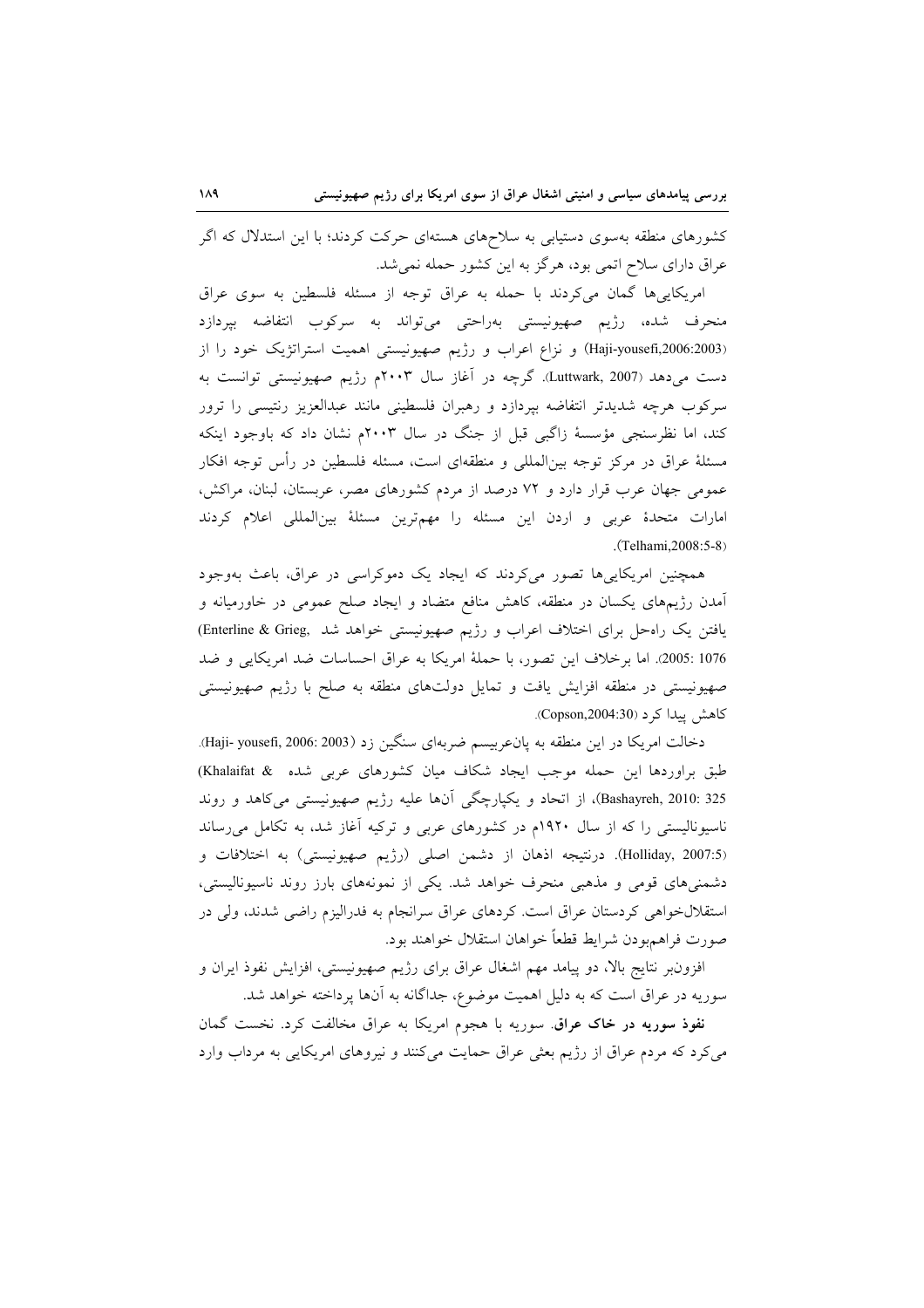می شوند. براین اساس، به نیروهای سوری و غیرسوری اجازه دادند تا از خاک این کشور وارد عراق شوند و به امریکا ضربه بزنند (سلطانینژاد، ۱۳۸۴، ص۱۴). حدود ۵۰۰ جنگجو از سوریه وارد خاک عراق شدند و این کشور ظاهراً به برخی مقامات عراقی فراری پناه داد. با افزایش اعتراضات امریکا، سوریه فوراً چهار یست مرزی را در ۲۱ آوریل ۲۰۰۳ بست (Hinnebush, 2007: 12. هدف از این اقدامات شکستن مقاومت کردها درشمال و انحراف افکار عمومي داخلي بود.

سوریه نگران بود که درصورت موفقیت امریکا در عراق، نوبت به این کشور برسد و درگیریها در عراق و خصوصا فدرالیزم کردی به سوریه سرایت کند international crisis) group, 2009: 23). بنابراین از یک سو به عادی سازی روابط خود با دولت عراق پرداخت، از سوی دیگر به روابط سنتی خود با کردها و شیعیان عراق ادامه داد و از دیگر سو تروریستهای سنی را به این کشور اعزام کرد.

وجود فرهنگ مشترک میان دو کشور و حضور ۵۰۰۰۰ تا ۷۵۰۰۰۰ عراقبی در سوریه (Dunn and other, 2005) باعث افزایش دخالت و نفوذ سوریه می شود. سوریه نخست از پذیرش مشروعیت شورای موقت حاکم بر عراق خودداری کرد و آن را دستنشاندهٔ امریکا دانست. سرانجام با دادن رأی مثبت به قطعنامهٔ ۱۵۱۱ و تصویب آن به اشغال عراق مهر تأیید زد (Hinnebush, 2007: 15) و روابط دو کشور در اواخر ۲۰۰۶ و اوایل ۲۰۰۷م عادی شد (International crisis group, 2009: 24). ادامهٔ این روابط تحتالشعاع مسائل امنیتی و رفع آنهاست. تداوم نفوذ سوریه در عراق، با توجه به حمایت سوریه از حزبالله و حماس و شکلدادن محور مقاومت بههمراه ایران علیه رژیم صهیونیستی، در درازمدت قطعاً به ضرر رژیم صهیونیستی خواهد بود.

افزایش نفوذ ایران در عراق ایران از دیرباز در عراق دارای نفوذ بوده که این نفوذ پس از انقلاب اسلامی افزایش یافت. دولت بعث به دلیل ترس از وقوع انقلابی دیگر، بسیاری از رهبران شیعه از جمله اّیتالله محمدباقرصدر را دستگیر، تبعید و اعدام کرد. در سال ۱۹۸۰م به پیروی از انقلاب ایران اوضاع عراق ملتهب شد و سختگیریها بر شیعیان افزایش یافت (ویلی، ۱۳۷۳، ص۱۰۸)؛ به همین دلیل برخی رهبران و اعضای کادر احزاب بزرگ شیعه مانند حزبالدعوه و انقلاب اسلامی عراق به ایران گریخته و در این کشور به فعالیتهای مذهبی و سیاسی مشغول شدند. در زمان جنگ ایران و عراق، شاخهٔ نظامی حزب مجلس اعلای انقلاب اسلامی عراق (سیاه بدر) به یاری نیروهای ایران شتافت (ابوالحسن شیرازی و طارمی، ۱۳۸۴، ص۱۴۸).

با فروپاشی رژیم بعث، رهبران تبعیدی شیعه در ایران راهی عراق شدند و به دلیل رابطهٔ دیرینه با ایران، روی کارآمدن دولت شیعه و گسترش تبادلات سیاسی، تجاری، علمی، مذهبی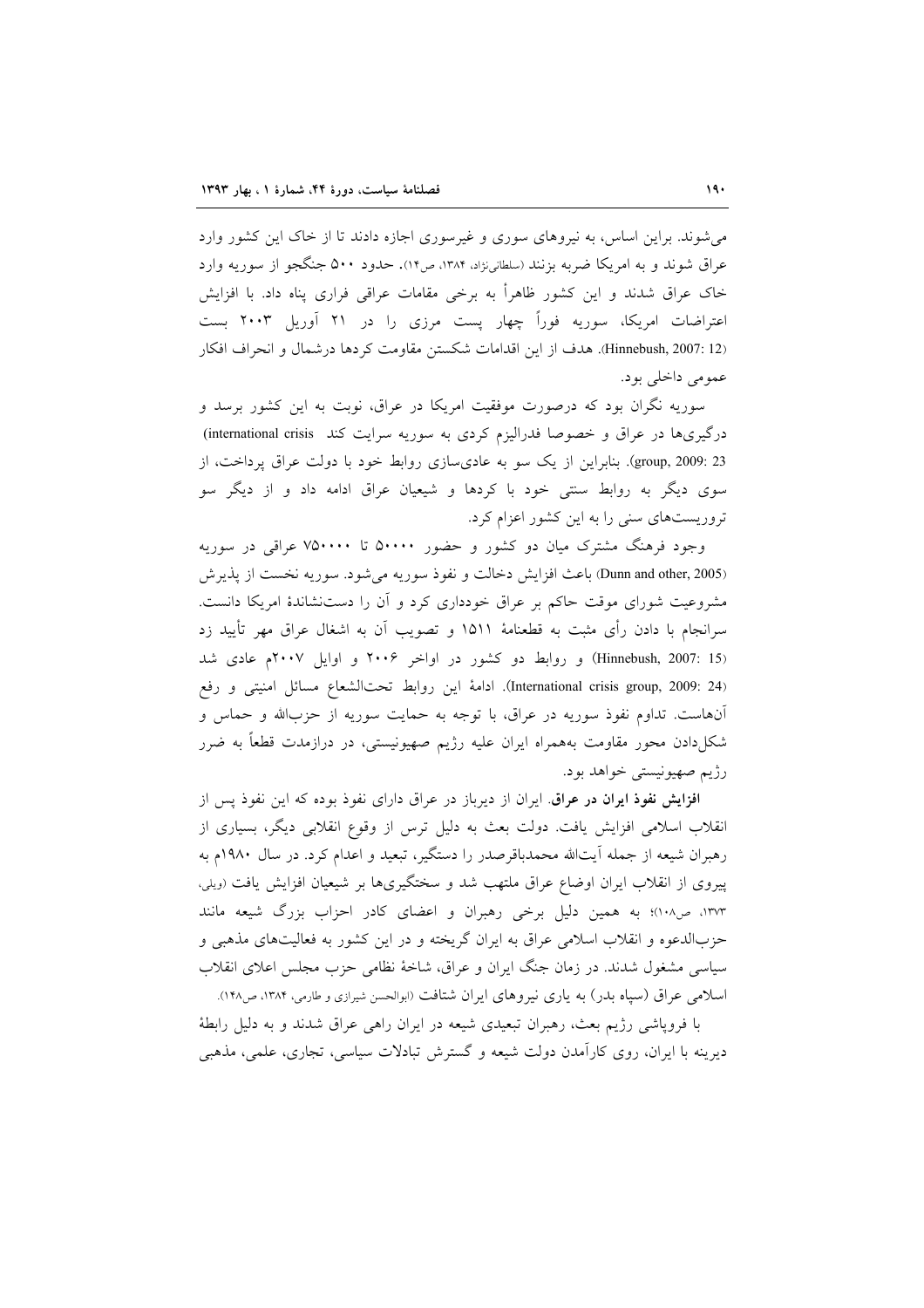و افزایش سفرهای زیارتی میان دو کشور نفوذ ایران افزایش یافت. با توجه به تقابل ایدئولوژیک دو کشور ایران و رژیم صهیونیستی و قرارداشتن ایران در رأس محور مقاومت، این افزایش نفوذ به ضرر رژیم صهیونیستی خواهد بود.

پیش از حملهٔ امریکا به عراق، توازن قوا میان اعراب و ایران تقسیم شده بود، ولی امروزه این توازن به سمت ایران حرکت کرده است (Kaye and other, 2011). ایران بهدنبال پرکردن خلأ قدرت در عراق پس از خروج امریکا و برقراری امنیت و ثبات در عراق، بارها از سوی مقامات امریکایی به دخالت ناروا، نفوذ در عراق برای تأسیس یک جمهوری اسلامی از سوی رهبران عرب، دستکاری در انتخابات، حمایت از شورشیان و تروریستها (Brussels, 2011) و اعزام نیروهای شبه نظامی متهم شده، ولی تاکنون هیچ مدرکی دال براین ادعاها یافت نشده است.

با ورود امریکا به عراق، رقابت استراتژیک ایران و رژیم صهیونیستی به خاک عراق کشیده شد و وزنهٔ توازن قوای منطقه میان ایران و رژیم صهیونیستی به نوسان درآمد. با ایجاد دموکراسی در عراق، نفوذ روحانیون شیعه بیشتر شد، شیعیان روی کار آمدند، قانون اساسی براساس اسلام تدوین و اسلام دین رسمیاعلام شد و این عوامل موجب نزدیکی عراق به دو کشور ایران و سوریه گردید (Amishra, 2008:164).

از طرف دیگر، رژیم صهیونیستی نتوانست حماس و حزبالله را در جنگهای سال ۲۰۰۶ و ۲۰۰۹م نابود کند و این دو گروه با حمایتهای ایران توانستند در برابر رژیم صهیونیستی مقاومت کرده، آن را شکست دهند. امروز اتحاد ایران، عراق، سوریه، حماس و حزبالله از یک سو و اتحاد رژیم صهیونیستی و امریکا و انگلستان از دیگر سو در برابر یکدیگر ایستادهاند. با حمله امریکا به عراق، دو کشور ایران و رژیم صهیونیستی در خاک عراق به رویارویی و زورآزمایی با یکدیگر پرداختند؛ ایران و شیعیان از یک طرف، رژیم صهیونیستی و بخشی از کردها در طرف دیگر. البته این به آن معنا نیست که تمامی شیعیان با ایران و یا تمامی کردها با رژیم صهیونیستی همراه هستند.

یکی از دلایل حملهٔ امریکا به عراق، قرار دادن ایران در محاصرهٔ گازانبری از دو جهت شرق (افغانستان) و غرب (عراق) بود تا این کشور تسلیم شده، دست از حمایت از فلسطینی ها و تداوم برنامهٔ هستهای خویش بردارد و همچنین چریکهای فلسطینی از حمایتهای مالی صدام محروم شوند. نومحافظه کاران با این ایده که «جادهٔ صلح در بیتالمقدس از بغداد مي گذرد» (Cole, 2009)، به عراق حمله كردند. در أغاز كار، فلسطيني ها از حمايت مالي صدام محروم شدند و دفاتر سازمانهای حماس، جهاد اسلامی و حزبالله در سوریه تعطیل شد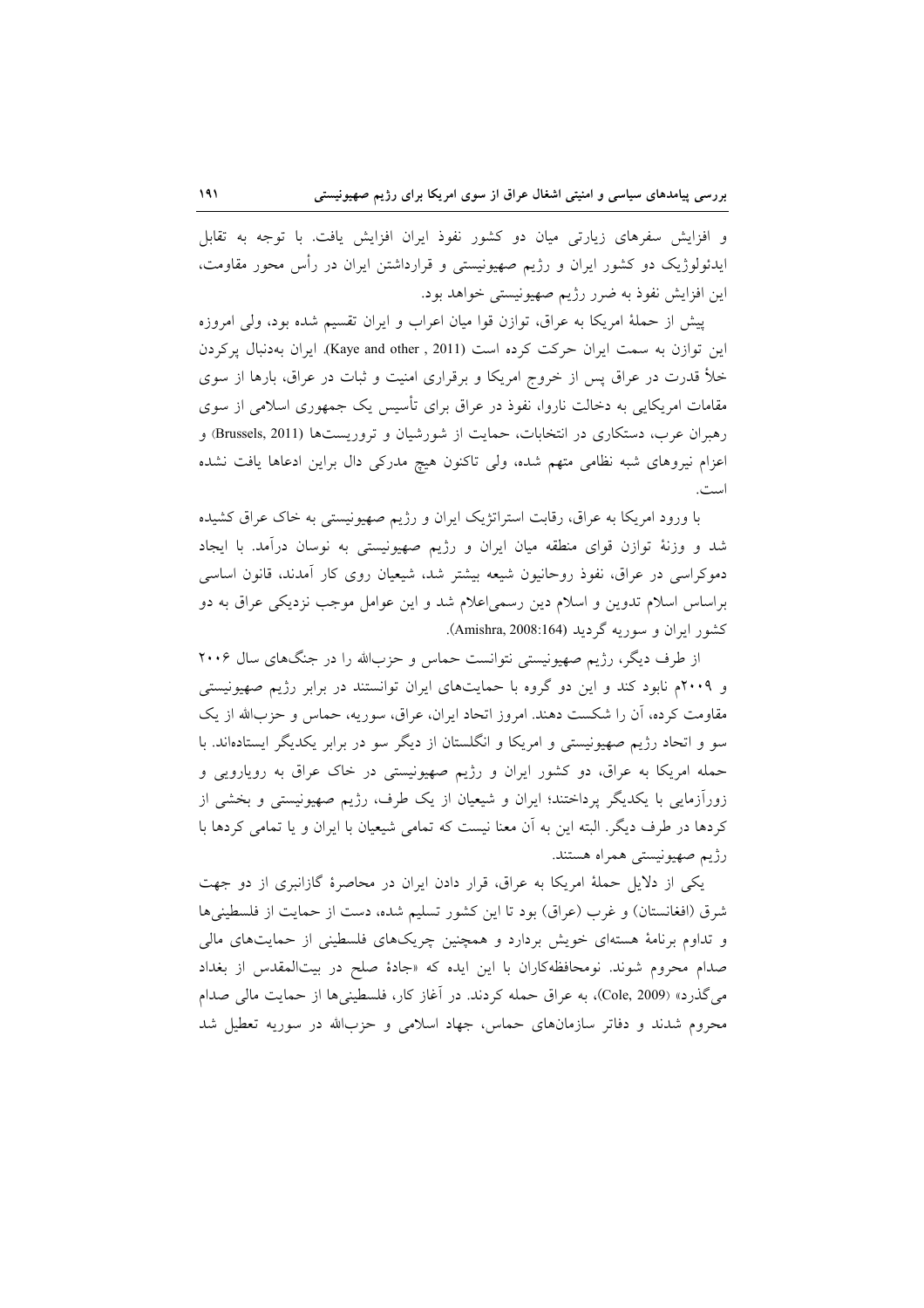(Jensen, 2004)، اما چندی بعد پیوند سوریه، ایران، حزبالله، حماس و شیعیان عراق مستحکم تر گشت.

#### نتىجە

رژیم بعث در عراق داعیهدار پانءربیسم بود و برای حمایت از اعراب در جنگهای ۱۹۴۸، ۱۹۶۷ و ۱۹۷۳م نیروی نظامی به فلسطین اعزام کرد. این رژیم بههمراه دولت ایران در زمان محمدرضا پهلوی برای تضعیف عراق به اتحاد با کردها رویآورد و آنها را در برابر دولت مرکزی تقویت نمود. با پیروزی انقلاب اسلامی ایران روابط کردها و رژیم صهیونیستی کاهش یافت. پس از جنگ خلیج فارس با ایجاد منطقهٔ پرواز ممنوع، منطقهٔ کردستان از کنترل دولت مرکزی خارج شد و روابط رژیم صهیونیستی و کردها افزایش یافت. امروزه هم با فروپاشی رژیم بعث، این روابط به سوی علنیشدن پیش میرود و رژیم صهیونیستی با نفوذ در ساختارهای امنیتی و اقتصادی کردستان می کوشد تا متحدی جدید برای خود بیابد و از کردها برای عملیات تروریستی و جاسوسی علیه کشورهای منطقه استفاده کند.

در میان اعراب، عراق اولین حکومتی بود که به سوی دستیابی به سلاحهای اتمی حرکت کرد. با توجه به تهدیدات مکرر عراق، رژیم صهیونیستی در سال ۱۹۸۱م به تأسیسات اتمی عراق واقع در اوسیراک حمله و آن را با خاک یکسان کرد. عراق در سال ۱۹۹۱م به کویت لشکر کشید و برای جلوگیری از حملهٔ امریکا، عربستان و رژیم صهیونیستی را تهدید نمود و در زمان جنگ، ۳۸ موشک اسکاد به سوی سرزمینهای اشغالی شلیک کرد. رژیم صهیونیستی بنا به درخواست امریکا وارد جنگ با عراق نشد، ولی از امریکا خواست تا بغداد را فتح کند. امریکا به دلیل ترس از قدرتیابی شیعیان و یا تجزیهٔ عراق جنگ را تا تسلیمشدن عراق پیش برد و قطعنامهٔ ۶۷۸ را بر این کشور تحمیل نمود. براساس این قطعنامه، عراق از تولید موشکهایی با برد بیش از ۱۰۰ کیلومتر منع، و مجبور به معدومکردن سلاحهای شیمیایی و ميكروبي خود شد.

پس از آن بارها راستگرایان افراطی از رؤسای جمهور امریکا و نخستوزیران رژیم صهیونیستی درخواست کردند تا عراق را نابود کنند. سرانجام با روی کارآمدن بوش و تیم وی که از راستگرایان افراطی بودند و نیز وقوع حادثهٔ یازدهم سپتامبر، زمینه برای عملیکردن طرح حمله به عراق فراهم شد.

پیامدهای کوتاهمدت حملهٔ امریکا به عراق برای اسرائیل:آسودهشدن خیال رژیم صهیونیستی از شر سلاحهای عراق؛ ایجاد جو رعب و وحشت در منطقه و برچیدهشدن برنامهٔ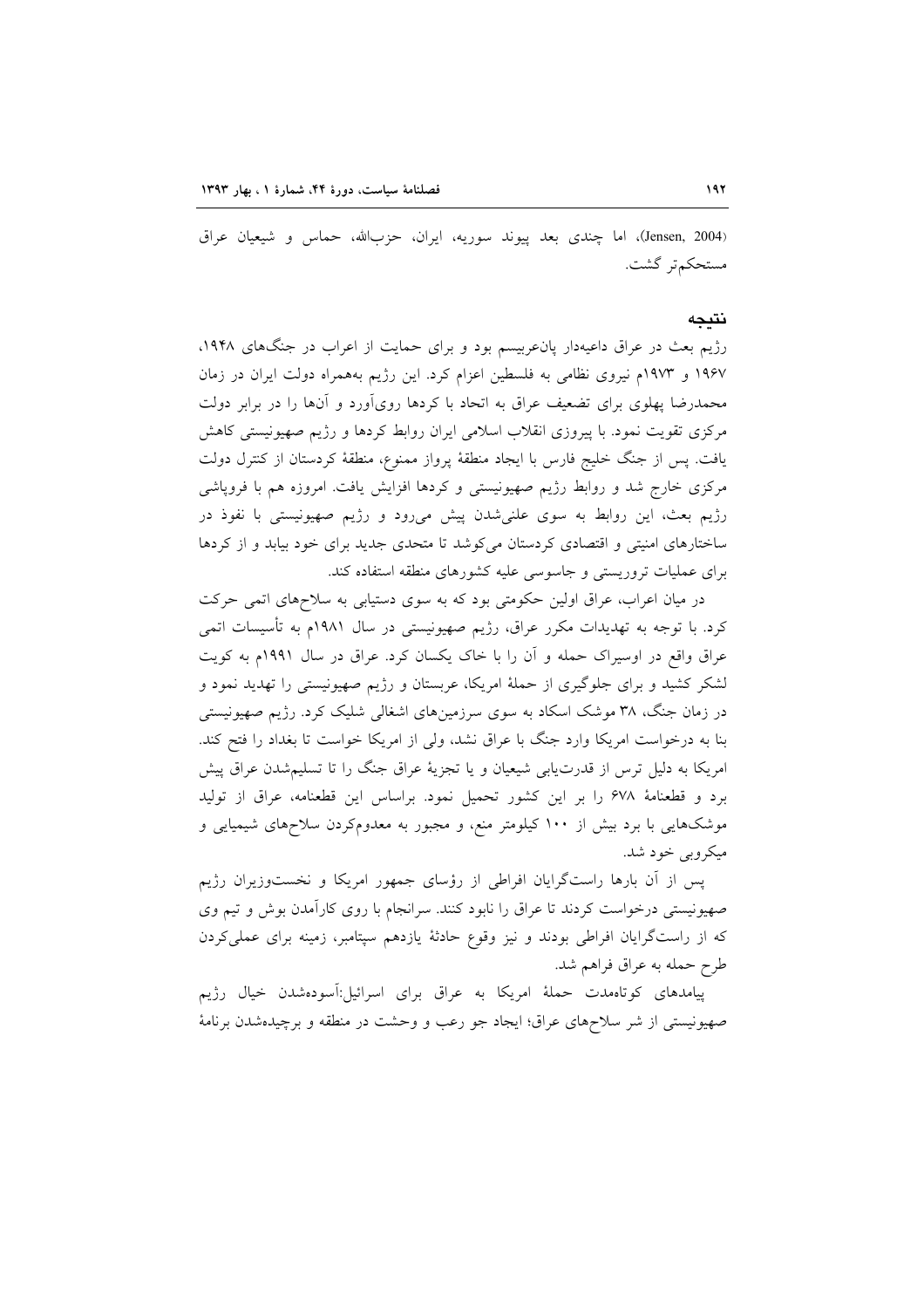اتمی لیبی؛ نزدیکشدن رژیم صهیونیستی به ایران، سوریه و ترکیه برای کنترل این کشورهاست.

پیامدهای بلندمدت: افزایش قدرت و نفوذ ایران و سوریه در عراق؛ محکمشدن محور مقاومت متشکل از ایران، سوریه، حزبالله، حماس و شیعیان عراق؛ حرکت کشورهای منطقه به سوی دستیابی به سلاحهای اتمی برای بازدارندگی از حملهٔ رژیم صهیونیستی و امریکا.

همانگونه که در فرضیه بیان شد، در کوتاهمدت پیامدها برای رژیم صهیونیستی مثبت است، اما در بلندمدت منفی خواهد بود. تنها در یک صورت پیامد مثبت برای رژیم صهیونیستی دربر خواهد داشت و آنهم تجزیهطلبی کردها و دیگر قومیتها در عراق و به تبع آن در دیگر کشورهای منطقه و یا دامنزدن به اختلافات شیعه و سنی است که موجب غفلت کشورهای منطقه از اقدامات رژیم صهیونیستی در سرزمینهای اشغالی و ضعیفشدن این کشورها در برابر این رژیم خواهد شد.

## منابع و مآخذ:

#### الف. فارسى:

- ۱. اَریان، اثروکارل کورن (۱۳۷۶)، «تاثیر سیاسی و روانی جنگ خلیج فارس بر مردم اسرائیل»، در روانشناسی سیاسی جنگ خلیج فارس، رهبران، عامه مردم و روند منازعه، مترجم: جلیل روشندل، تهران: دفتر مطالعات سیاسی.
- ۲. ابوالحسن شیرازی، حبیبالله و کامران طارمی (۱۳۸۴)، نقش گروههای معارض در روابط ایران و عراق(۱۳۷۸–۱۳۷۵)، تهران: مركز اسناد انقلاب اسلامي.
- ۳. ابو شقرا ایاد، (۱۳۸۳)، «دولت بوش محل تلاقی لابی لیکود و راستگرایان افراطی»، مترجم: سعید آقا علی خاني،خاورميانه،ش.
	- ۴. احمدی، کورش (۱۳۸۳)، «سلاح کشتار جمعی عراق، پرسش از بود و نبود»، راهبرد، ش ۳۴، برگرفته از www.did.ir.
	- ۵. اورست لاری (۱۳۸۵)، نفت، قدرت، امپراطوری، عراق و برنامهٔ جهانی آمریکا، مترجم: اقبال طالقانی، تهران: نشر دیگر.
- ۶. بارام، آماتزیا (۱۳۷۵)، «ارزیابی ها و ارزیابی های غلط در بغداد» در الکس دنچف و دن کوهن، دیدگاههای بینالمللی دربارهٔ جنگ خلیج فارس، مترجم: محمدحسین اَریا، تهران: انتشارات وزارت امور خارجه .
	- ٧. بلک ول، جیمز (١٣٧٢)، صاعقه در صحرا، مترجم: حمید فرهادی نیا و هوشمند نامور تهرانی، تهران: انتشارات اطلاعات. ٨. بلو، ژوئین (١٣٧٩)، بررسی جامعهشناسی و تاریخی مسئلهٔ کرد، مترجم: پرویز امینی، کردستان: دانشگاه کردستان.
- ۹. بلوجی، حیدرعلی (۱۳۸۳)، «اَیا جنگ بر سر گسترش جنگافزارهای ویژه کشتار جمعی مشروع است؟ مورد عراق»، سیاسی اقتصادی، ش ۲۰۶–۲۰۵.
- ۱۰. بورجگریو , آمود (۸۲/۱/۲۵)، آیا جنگ در عراق نقطهٔ شروع دکترین بوش شارون است؟ مترجم: ابرار معاصر تهران، برگرفته از www.irtd.ir به نقل از واشینگتن تایمز ۲۰۰۳.
	- ١١. بيگدلي، على (١٣۶٨)، تاريخ سياسي و اقتصادي عراق، تهران: انتشارات ميراث ملل.
	- ۱۲. پاِیپر، کالینز مایکل(۱۳۸۷)، اسرار کثیف، مترجم: نفیسه راجی، تهران: انتشارات پژوهشگاه فرهنگ، هنر و ارتباطات.
- ۱۳. خالدی، رشید، (۱۳۸۵)، تجدید حیات امپراطوری، ردپای غرب و مسیر مخاطرهآمیز آمریکا در خاورمیانه، مترجم: محمود مهدوی فر و مهدی علی آبادی، تهران: انتشارات ابرار معاصر.
	- ۱۴. خالوزاده، سعید (۱۳۷۵)، موانع شورای امنیت در قبال جنگ عراق و کویت، تهران: انتشارات وزارت امور خارجه.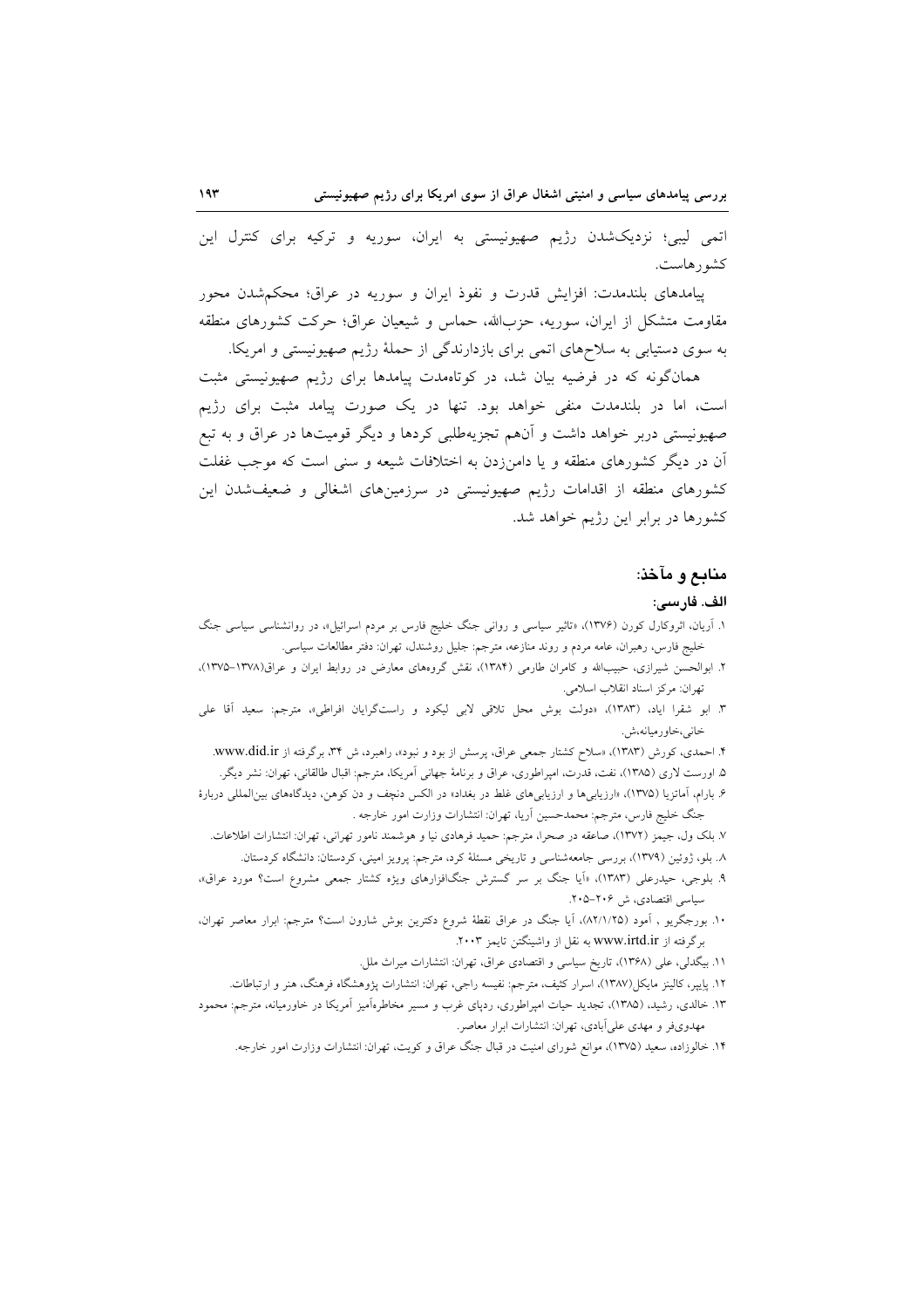- ۱۵. خسروی عل<sub>ما</sub>رضا (۱۳۸۹)، «افزایش حضور اسرائیل در شمال عراق و چالش های امنیتی جمهوری اسلامی ایران» در تروريسم و امنيت بين|لملل (۴)، تهران: مجمع تشخيص مصلحت نظام ،مركز تحقيقات استراتژيک.
	- ۱۶. سالینجر، پیتر و اریک لوران (۱۳۷۰)، جنگ خلیج فارس، مترجم: موسی احمدزاده، تهران: انتشارات اطلاعات.
- ۱۷. سلطانی $\zeta$ اد، احمد (۱۳۸۴)، بررسی تاثیر جنگ عراق بر همسایگان این کشور با تاکید بر سوریه در عراق پس از سقوط بغداد، تهران: دفتر مطالعات سياسي و بين المللي.
	- ۱۸. شیرزادی، رضا (۱۳۹۰)، بررسی اجمالی جنگهای خلیج فارس ۲۰۰۳–۱۹۸۰،تهران:انتشارات صریر.
	- ۱۹. شوکراس، ویلیام، (۱۳۸۵)، همهیمانان، اَمریکا، انگلستان، اروپا و جنگ در عراق، تهران: انتشارات نیکان.
		- ۲۰. طلوعی، محمود(۱۳۷۰)، جنگ خلیج فارس و آیندهٔ خاورمیانه، تهران:انتشارات تهران.
	- ٢١. قاسمي، علي ياشا (١٣٨٧)، اسرائيل در كردستان عراق، مطالعات منطقهاي جهان اسلام، س٩ ش٣٣ و ٣٣.
- ۲۲. قانون، مرتضی (۱۳۸۱)، دیپلماسی پنهانی، جستاری در روابط ایران و اسرائیل در عصر یهلوی با مروری بر پیشینهٔ تاریخی يهو ديان ايراني، تهران: انتشارات طبر ستان.
- ۲۳. قهرمان،پور، رحمن (۱۳۸۶)، رویکرد اسرائیل به منطقه حیات امپراطوری، ردپای غرب و مسیر مخاطرهآمیز آمریکا در خاورمیانه، مترجم: محمود مهدویفر و مهدی علیآبادی، تهران: انتشارات ابرار معاصر.
- ٢۴. كاتز، ساموئل (١٣٧۵)، جاسوسان خط آتش، عمليات سرى واحد اطلاعات نظامى اسرائيل ،مترجم محسن اشرفى، تهران: اطلاعات.
	- ۲۵. کندال و دیگران (۱۳۷۲)، کردها، مترجم:ابراهیم یونسی، تهران: روزبهان.
- ۲۶. کورن، هالسل (۱۳۷۹)، طوفان بی2پایان، عراق، سلاحهای سمی و بازدارندگی، مترجم: عباس مخبر، تهران: دفتر مطالعات سياسي وبين المللي.
	- .<br>٢٧. مؤسسه الارض ويژهٔ مطالعات فلسطيني(١٣۶٣)، استراتژی صهيونيسم در منطقه، مترجم: تهران: انتشارات بين المللي اسلامی
		- ۲۸. میر شایمر، جان جی و استفن والت (۱۳۸۶)، «لابی ایپک»، سیاحت غرب، ش ۴۱.
	- ۲۹. میر شایمر و والت (۱۳۸۸)، گروه فشار اسراییل و سیاست خارجی آمریکا، مترجم: رضا کامشاد، تهران: فرزان روز.
- ۳۰. میلر، جودیت و لوری، میلروی (۱۳۷۰)، صدام حسین و بحران خلیج فارس، مترجم: احمد قاضی، تهران: انتشارات زرین.
- ۳۱. وان برویین سن، مارتین(۱۳۸۷)، جامعهشناسی مردم کرد (اَغا، شیخ و دولت)، مترجم: ابراهیم یونسی، تهران: انتشارات يانيز .
	- ۳۲. ویلی. ان. جویس(۱۳۷۳)، نهضت اسلامی شیعیان عراق، مترجم: مهوش غلامی، تهران: اطلاعات.

ب. خارجي:

- 33. ALmarshal, Ibrahim (2007), "Saddam's Iraq And Weapons destruction: Iraq. As A Case Study Of a Middle Eastern Portent", Meria Journal, 8: 3, from :http://meria.idc.ac.il
- 34. Amishra, smeet (2008), Islam And Democracy: Comparing Post 9/11 Representations In the Turkish, Iraq, And Iranian Context, Journal of Communication Inquiry 2088, 32: 155.
- 35. Azaziah, Jonathan (18/fb/2011), Hostile Environmental: Distraction of occupied Iraq, from: www.maskofzion.com.
- 36. Brussels, Amman (21/3/2011), Iran In Iraq: How Much In Flounce, from: www.Crisisgroup.org.
- 37. Copson .w. Raymand (2004), Iraq War: Background and Issues Overview, Report for Congress, from: www.CRS.org.
- 38. Cole, Juan (2009), Iraq And The Israeli- Palestinian Conflict in The Twentieth Country, Macalester International, vol: 23.
- 39. Colvin, Marie (2000), Weapons of Mass Destruction Programs in Iraq, from: www.GlobalSecurity.org.
- 40. Dunn Collins Michael, Seymour, Hersh, Hsham, Melhem, Theodor kttouf (2005). conference: Transcript (panel 11), panel: The Escalation conflict Between Syria, Iran And The Us Featuring, from: www.mei.edu.